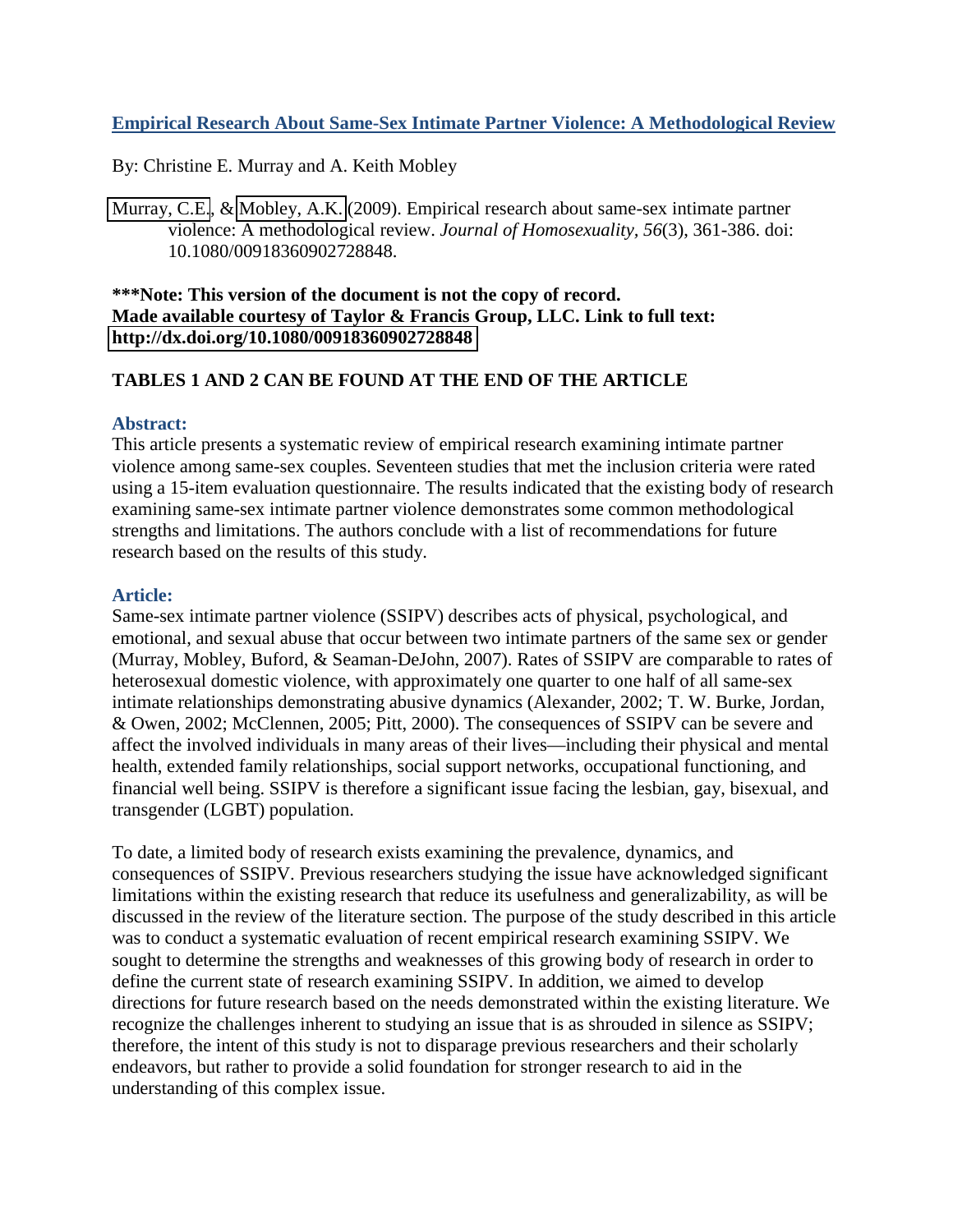To that end, we reviewed 17 empirical studies examining SSIPV that appeared in the scholarly literature between January 1995 and July 2006. We located studies through an extensive search of databases in relevant academic disciplines. We then conducted a systematic review of the methodologies used in those studies. For this review, we adapted the methodological review strategies used in two previous studies: the review of family preservation program research by Heneghan, Horwitz, and Leventhal (1996) and the review of heterosexual intimate partner violence prevention program evaluation research by Murray and Graybeal (2007). We provide additional information about the methods used for the data analysis in the methodology section of this article.

# REVIEW OF THE LITERATURE

In this section, we present a literature-based rationale for conducting a systematic methodological review of research examining SSIPV. We first describe the history and context surrounding SSIPV research. Next, we outline previous scholars' commentaries regarding the state of research examining SSIPV, including common challenges facing researchers studying this phenomenon. Finally, we demonstrate the value of systematic methodological reviews by describing their purpose and their previous utility in other areas of scholarly inquiry. It is beyond the scope of this article to present a complete description of the dynamics of SSIPV. Therefore, we refer interested readers to the following content-based literature reviews for this information: Alexander (2002); L. K. Burke and Follingstad (1999); Murray et al. (2007); and Poorman (2001).

# *History and Context of Research Examining Same-Sex Intimate Partner Violence*

A number of contextual factors have influenced the growing body of research examining SSIPV. The most significant influences are seen in the areas of (a) historical issues, (b) the general contexts of research examining same-sex relationships and of research examining domestic violence, and (c) public policy issues.

Research examining SSIPV began relatively recently, within the past 30 years. One of the earliest studies examining SSIPV was published in 1978, but the body of research did not really begin to grow until the mid- to late-1980s (L. K. Burke & Follingstad, 1999). Although an increasing number of studies have been published over the past 30 years, "in comparison to studies involving heterosexual partner abuse, gay and lesbian battering has remained an understudied phenomenon" (p. 487). Burke and Follingstad suggest that a number of factors contributed to the slow growth of research on SSIPV, including widespread cultural perceptions that intimate partner violence is limited to male perpetrators abusing female victims, discriminatory biases against the LGBT community and same-sex relationships, and reluctance to acknowledge that large numbers of same-sex intimate relationships exist. Overall, the rate of publication of research examining the dynamics of heterosexual violence has far outpaced that of research examining SSIPV (Fortunata & Kohn, 2003).

Dynamics of the communities of scholars who study either same-sex intimate relationships and the LGBT population or domestic violence in general have also shaped the existing body of research on SSIPV. In past years, researchers studying the LGBT population have demonstrated a preference for examining other issues, such as HIV and AIDS, over SSIPV (Byrne, 1996). In addition, McLaughlin and Rozee (2001) suggested that lesbian intimate partner violence is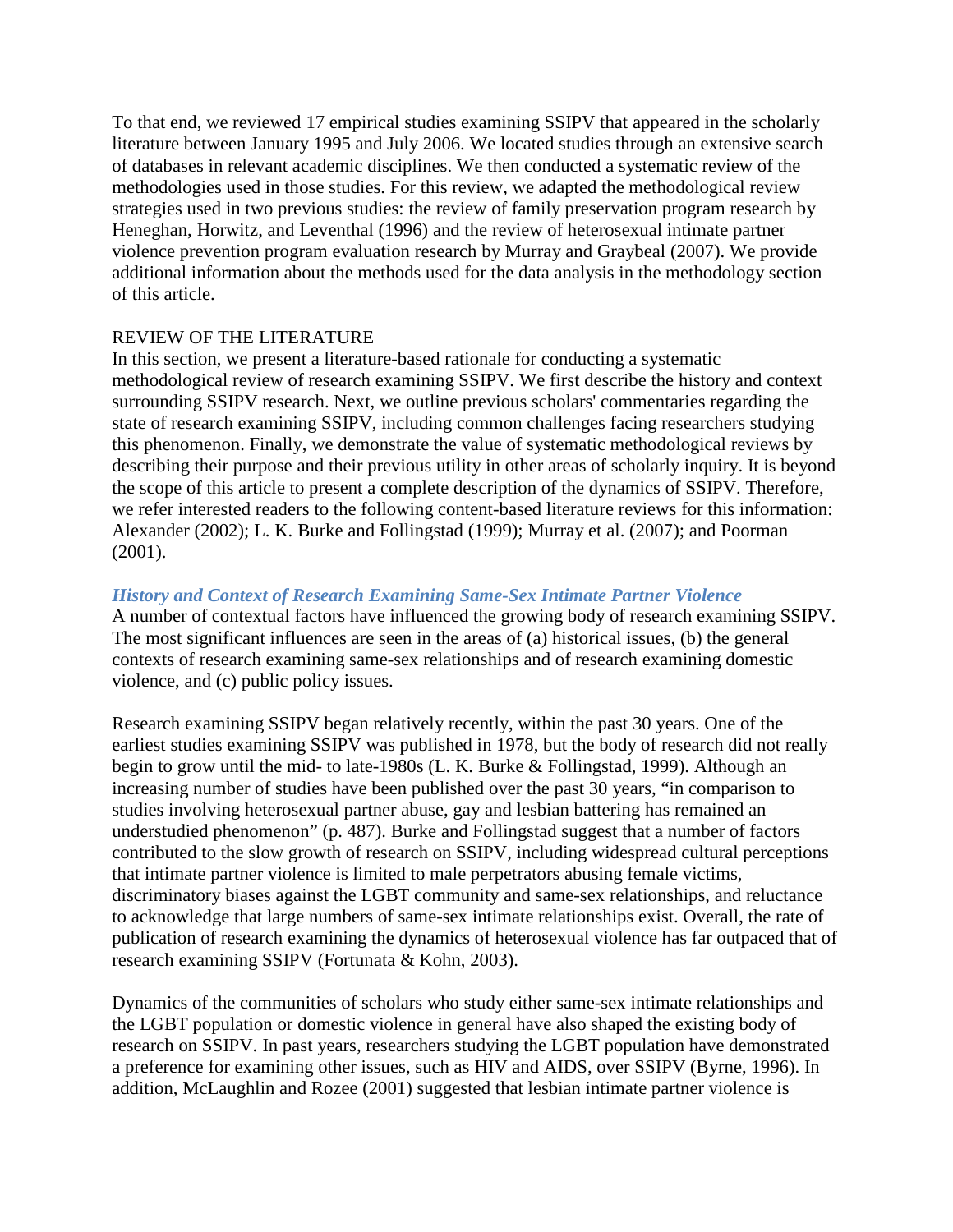shrouded in silence within the lesbian community and that "the lesbian community may not be conceptualizing violence in lesbian relationships as domestic violence" (p. 45). Research by LGBT scholars may therefore have been limited by an inadequate availability of theoretical conceptualizations and appropriate language to describe SSIPV (Bornstein, Fawcett, Sullivan, Senturia, & Shiu-Thornton, 2006).

Scholars within the domestic violence community have also been slow to study SSIPV. Poorman, Seelau, and Seelau (2003) point out that, traditionally, violence perpetrated by men against women has been judged to be more serious than other forms of intimate partner violence, thus leading many domestic violence researchers to focus primarily on that targeted to heterosexuals. However, perhaps the most fundamental challenge to domestic violence researchers in studying SSIPV is that it confronts the underlying feminist paradigm that has propelled much of the domestic violence movement. The essence of the philosophy of the domestic violence movement (also referred to as the *battered women's movement*) is that patriarchy and sexism are the root causes of male violence toward women in intimate relationships; therefore, women are the domestic violence victims of male perpetrators (Elliott, 1996). Although recent years have seen the advancement of more inclusive definitions of domestic violence, a primary challenge that remains for domestic violence researchers as they study SSIPV is overcoming the heterosexual paradigm that defines much of the domestic violence movement (Ristock, 2003).

In addition to the above issues, public policies shape the context surrounding SSIPV research. Two areas in which public policies influence the availability and quality of SSIPV research lie in the availability of funding for research and the willingness of affected individuals to report their experiences. In many states, SSIPV is either not covered specifically or is clearly denied within state domestic violence statutes (Barnes, 1998; T. W. Burke et al., 2002; Elliott, 1996). As such, public sources of funding (e.g., federal funding agencies and state government agencies) may divert research and service provision funds away from programs studying and serving individuals affected by SSIPV in favor of programs targeting heterosexual domestic violence. Therefore, researchers who study SSIPV may be forced to utilize smaller, local sources of funding (with corresponding smaller pools of financial support) or self-funding in order to finance their work. As a result, researchers may not have the funds or other resources required in order to undertake sophisticated research designs, leading them to rely on strategies of convenience.

Another potential consequence of the exclusion of SSIPV from state domestic violence statutes is that individuals affected by SSIPV may be denied access to such resources as protective orders or treatment services. Due to a real or perceived lack of civil protections, SSIPV victims may not report their experiences of abuse because they believe that being victimized by their partners is less frightening that being victimized by the system (Elliott, 1996). Alexander (2002) notes that existing research is replete with evidence that members of the LGBT population are reluctant to report SSIPV to local authorities and that this problem is compounded by the "lack of training among police officers, medical professionals and mental health workers on assessing same-sex domestic violence" (p. 98). All of these policies may instill or exacerbate a sense of shame among affected individuals and therefore carry over into their willingness to report experiences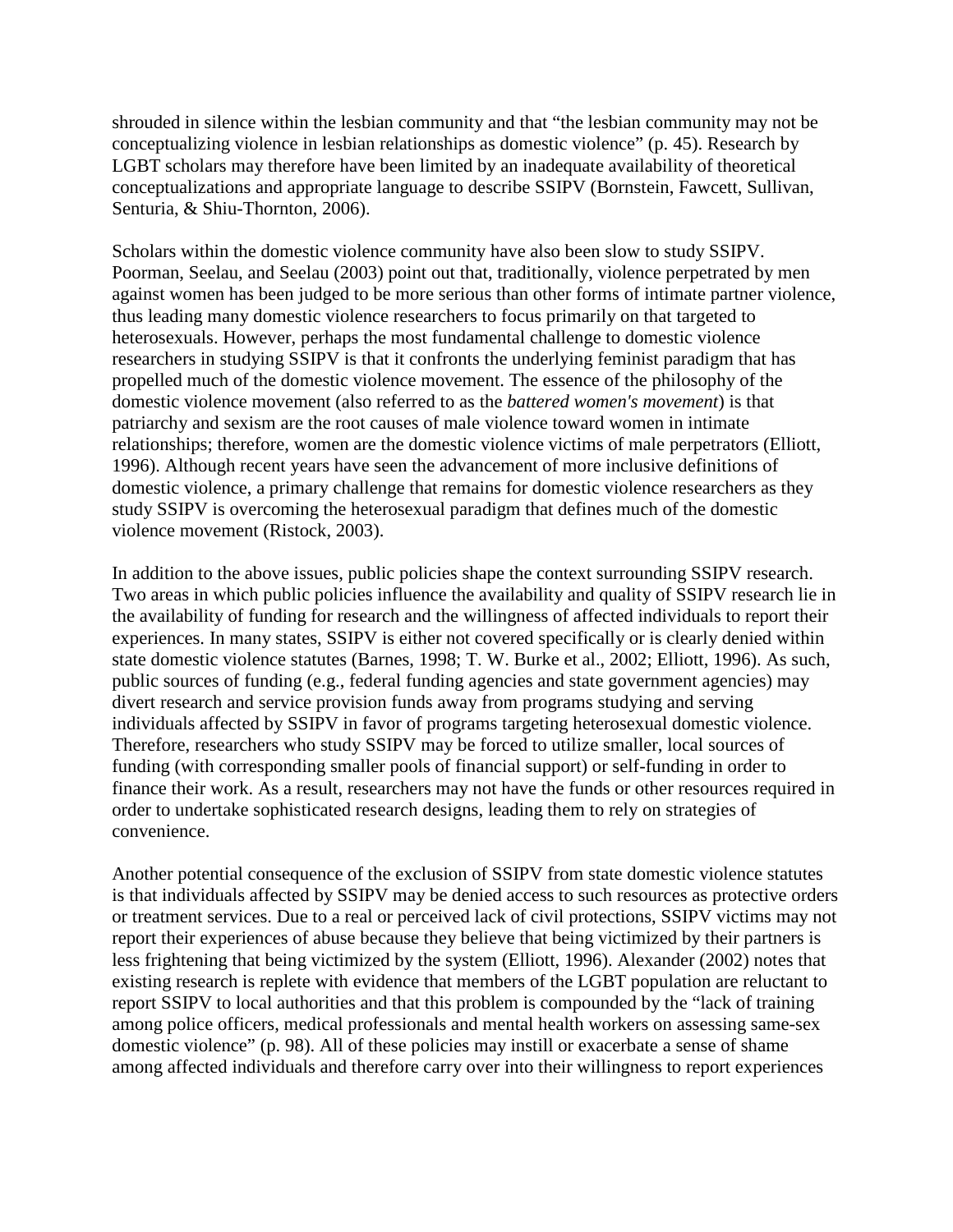of SSIPV to other types of institutional authorities, including scholarly researchers. Chronic underreporting can lead to substantial underestimates of the prevalence and incidence of SSIPV.

## *Previous Commentaries on Same-Sex Intimate Partner Violence Research*

Although a systematic review of the methodologies used within that research was not conducted prior to the present study, previous researchers have examined the state of SSIPV research through scholarly commentaries. To date, L. K. Burke and Follingstad (1999) provide the most extensive commentary in their review of empirical research examining intimate partner violence within lesbian and gay relationships. They reviewed 19 empirical studies published in the scholarly literature between the years 1978 and 1995 (all but one of the studies were published between 1986 and 1995). Their work indicates that research examining SSIPV is subject to a number of potential issues that limit the accuracy of reported rates of violent or abusive behaviors within same-sex intimate relationships—including the lack of a standard, universally accepted definition of the phenomenon. Due to the lack of a uniform definition of SSIPV, "the results of the studies can be misleading, because they probably do not assess the same aspects of same-sex domestic violence" (Potoczniak, Mourot, Crosbie-Burnett, & Potoczniak, 2003, p. 253). Another issue is the potential failure for researchers to account for partners within the same couples in which both partners are part of the same research samples, thereby overrepresenting these couples' experiences in the research findings.

Perhaps the most significant challenge facing researchers who study SSIPV relates to obtaining representative samples for research studies (L. K. Burke & Follingstad, 1999). As Owen and Burke (2004) wrote, "there is no sampling frame that lists gay and lesbian persons, so all samples are based on self-identification of sexual orientation; this makes a random sample impossible to design" (p. 131). Alexander (2002) also notes that research on gay and lesbian mental health issues is frequently based on small sample sizes, making it difficult to apply results to a broader group and difficult to replicate study findings. Many researchers studying SSIPV have relied solely on convenience samples (Balsam, Rothblum, & Beauchaine, 2005; Halpern, Young, Waller, Martin, & Kupper, 2004), thereby rendering the findings impossible to generalize beyond study participants. Typical participant recruitment strategies used by SSIPV researchers involve recruiting through LGBT publications, community-based organizations, and public events (Halpern et al., 2004). Facing the impossibility of a truly random sample, researchers who study SSIPV and same-sex intimate relationships in general are faced with the unique challenge of developing alternative strategies to obtain samples that will maximize the similarity of the samples they obtain to the populations they wish to study.

Finally, L. K. Burke and Follingstad (1999) suggested that the existing research examining SSIPV demonstrates potential biases resulting from social desirability. Social desirability presents a major potential threat to the validity of research findings regarding intimate partner violence. Perpetrators may be reluctant to report their own abusive behaviors because doing so would require them to admit to socially unaccepted, often illegal activities. Victims may be reluctant to report their experiences of being abused because they fear that reporting such experiences would reflect negatively on their own decisions and their relationships. Early studies of SSIPV generally did not incorporate strategies to account for potential social desirability biases—such as including measures of social desirability and incorporating multiple sources of data to provide evidence of the existence of SSIPV (L. K. Burke & Follingstad, 1999).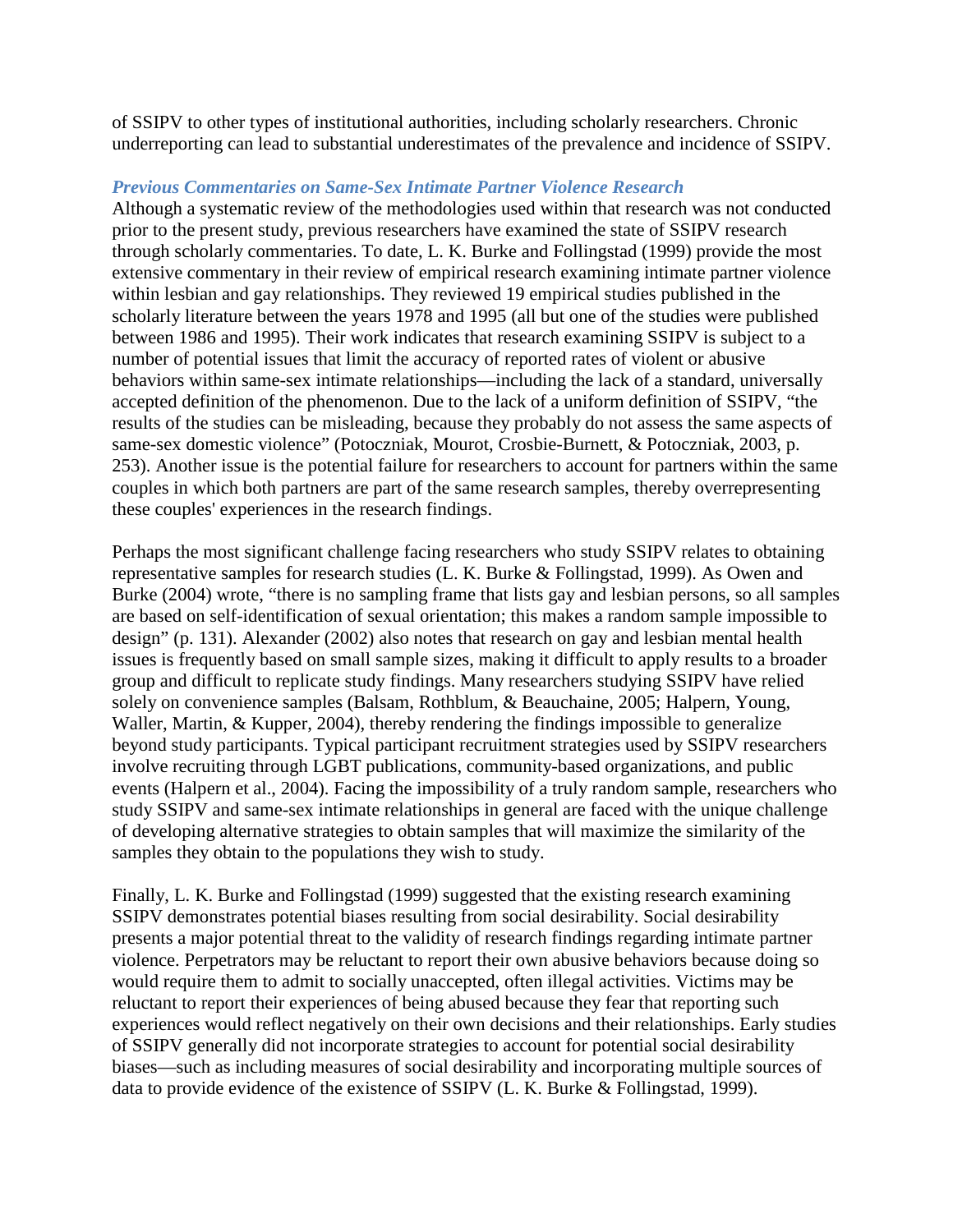High-quality research examining SSIPV is needed in order to further establish the scope and consequences of this issue, to support the need for increased funding for services for victims and perpetrators, and to develop a more comprehensive understanding of the phenomenon. In addition, Potoczniak et al. (2003) indicate that, while similarities exist between SSIPV and heterosexual domestic violence, the parallels and differences between same-sex and heterosexual relationships are in need of further study and validation. We agree with the assessment by Greenwood and colleagues (2002) that, in the area of SSIPV research, "sorely needed are theorydriven, longitudinal, mixed methodological and well-controlled studies that systematically elucidate the etiology, maintenance, context, and trajectories" (p. 1968). Therefore, a need exists for a systematic review of methodologies used to date in order to (a) examine the extent to which the existing research is limited by common methodological challenges, (b) identify promising practices for overcoming these challenges, and (c) identify areas of focus for future researchers who wish to study SSIPV in a methodologically-sound manner.

#### *The Value of Methodological Reviews*

In this section, we aim to familiarize readers with the definition and purpose of systematic methodological reviews and the manner in which these reviews have been used to enhance research practices in other areas of scholarly inquiry. A methodological review involves "descriptions of research design, methods, and procedures that…should highlight the strengths and weaknesses of methodological tools and explore how methods constrain or open up opportunities for learning" (American Educational Research Association, 2006, para. 6). The purpose of conducting a methodological review is to evaluate the methodologies used within existing studies on a particular topic in order to identify needed directions for future research (Dickersin, 2002). Methodological reviews differ from content reviews of a body of literature (which focus on the findings of existing research studies) in that they focus on an in-depth analysis and synthesis of the methodological practices used to generate the reviewed studies' findings (Gallagher, 1999).

Methodological reviews have been used across a wide range of academic disciplines in order to examine research practices involved in a variety of areas of research. They are particularly useful for examining a body of research that is believed to demonstrate significant methodological weaknesses but that is needed for guiding practice- or policy-related decisions. For example, Blow and Hartnett (2005) indicated dual purposes for their methodological review of research examining infidelity in the Journal of Marital and Family Therapy, a journal whose target audience is practicing couple and family therapists. First, they indicated that methodologically sound studies were sorely lacking, with much of the existing research based on "methodologically weak studies" (p. 184), but were needed in order to guide the scientific practice of couple therapy. Second, they aimed to "provide clarity for future research in this key area" (p. 184) by identifying the needs within the current body of research. Within the social science domain, similar efforts have been undertaken recently in the areas of counseling research (Bangert & Baumberger, 2005), adolescent substance abuse treatment (Austin, Macgowan, & Wagner, 2005), the links between viewing violent media and aggressive behavior (Savage, 2004), and health assessments among the elderly population (Byles, 2000), to name just a few. Therefore, methodological reviews represent a well-established practice for evaluating the state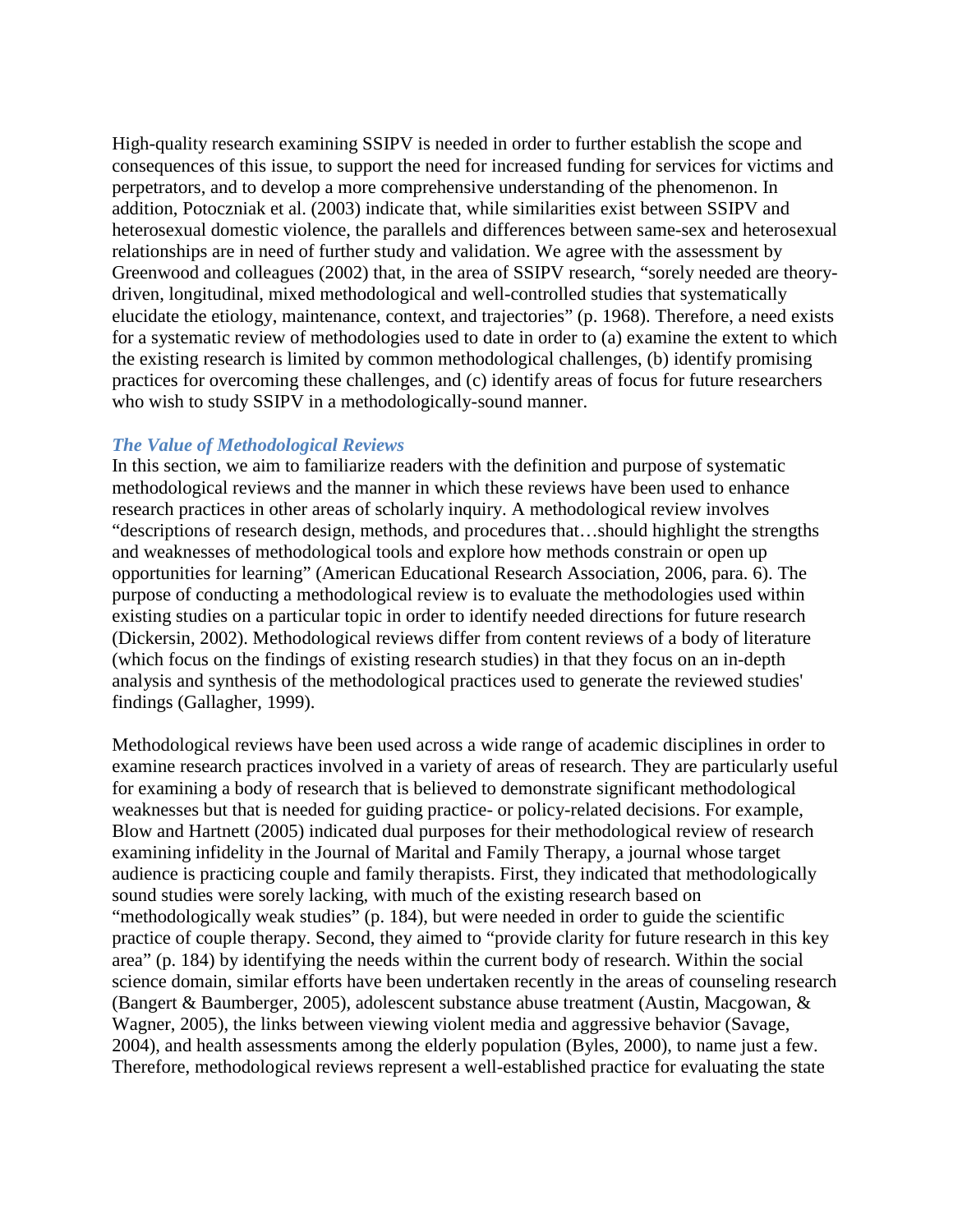of research in a particular area of inquiry and for guiding future directions for research practices and strategies.

# METHODOLOGY

As a basis for this systematic methodological review of SSIPV research, we grounded our review practices in the strategies used previously by other researchers. The two studies providing a primary foundation for our study are by Heneghan and colleagues (1996)—a methodological review of family preservation program research—and Murray and Graybeal (2007)—a methodological review of intimate partner violence prevention research. Both of these studies were also informed by the work of Chalmers et al. (1981), which therefore provides a secondary foundation for the present study. The remainder of this section presents the criteria used to select studies to review and the criteria and rating procedures we used to evaluate the methodologies used in the selected studies.

# *Study Selection Criteria*

We used eight study selection criteria to determine which studies to include in our review.

- 1. We only included studies published between January 1995 and July 2006—thereby focusing our review on recent research published since the literature reviewed by L. K. Burke and Follingstad (1999).
- 2. We included only empirical research for this review, thereby excluding qualitative research. Because qualitative research and empirical research are grounded in different methodological paradigms, unique review criteria would need to be used for each type of research. Therefore, the inclusion of qualitative research was deemed to be beyond the scope of this study, and this is an area in which future investigation is warranted.
- 3. We included only those studies for which the focus of the investigation was related directly to SSIPV, as opposed to other forms of violence that may occur within the LGBT population (e.g., hate crimes or acquaintance rape). In order to meet this criterion, the term *intimate partner violence* or a synonym of that term (e.g., IPV, domestic violence, or partner abuse) must have appeared in either the title or abstract of the article, and the study must have demonstrated a clear purpose to inform the understanding of SSIPV.
- 4. We included only those studies whose population of study was same-sex couples within the LGBT population. As such, we did not include studies that included information about same-sex couples that was gathered as part of broader-scale studies examining intimate partner violence within the general population. The rationale for this criterion was that we wanted to examine the methodologies used to study SSIPV specifically.
- 5. We included only peer-reviewed articles published in peer-reviewed academic journals.
- 6. We included only descriptive research in this review, and we did not include program evaluation research studying interventions for individuals affected by SSIPV. It is important to note, however, that our extensive search for articles examining SSIPV did not reveal any program evaluation studies, indicating that the existing research focuses on describing SSIPV, rather than on measuring the efficacy or effectiveness of interventions.
- 7. Only studies published in the English language only were included.
- 8. Studies were only included if they focused on adult (ages 18 and over) populations. Thus, we excluded two studies of adolescent dating violence within the LGBT population (Freedner, Freed, Yang, & Austin, 2002; Halpern et al., 2004).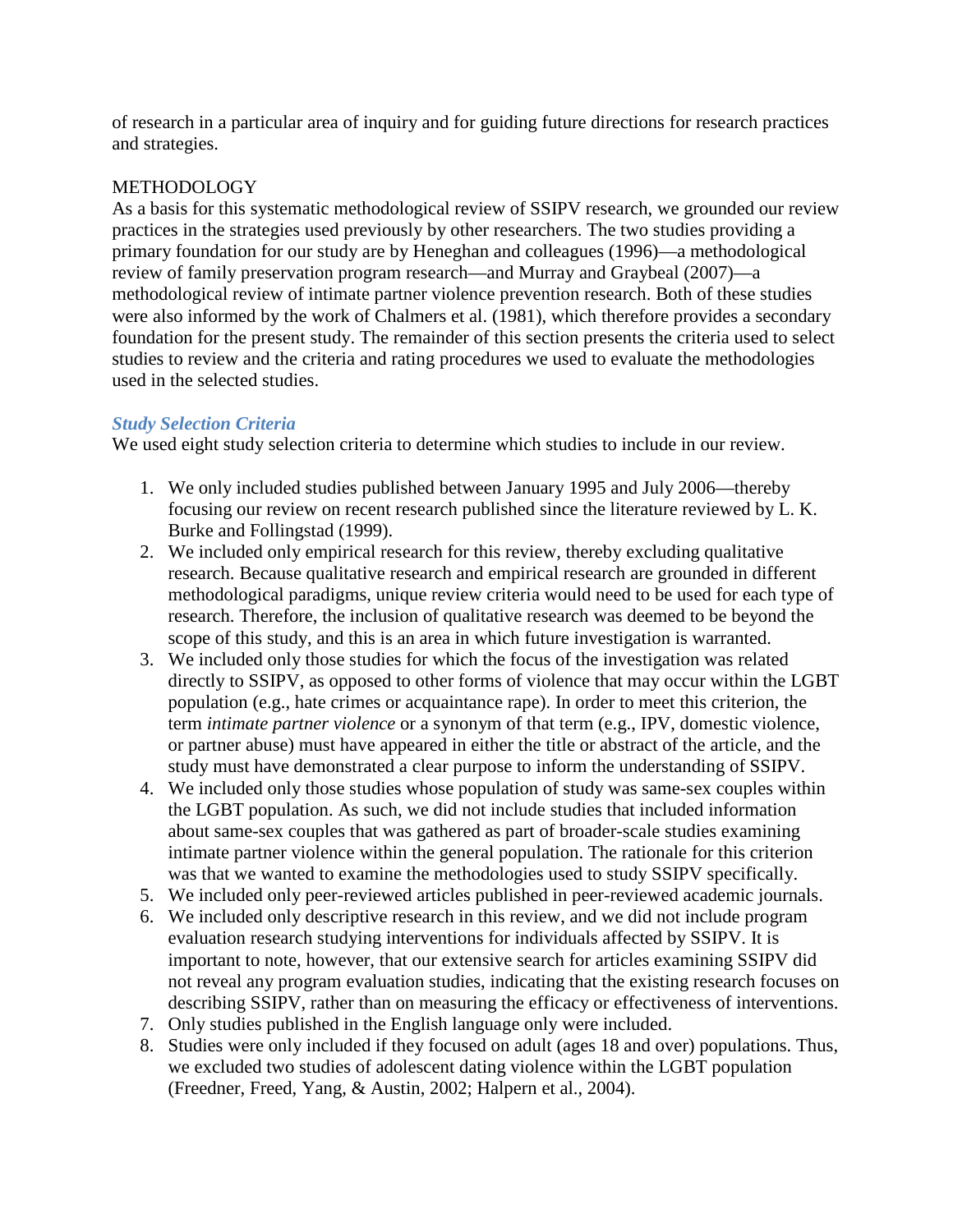Once we established these selection criteria, we began our extensive search for published articles that met all eight criteria. We searched for articles through eight scholarly databases across a variety of relevant academic disciplines: Academic Search Premier, Family and Society Studies Worldwide, GLBT Life, Gender Studies, PsychINFO, PubMed, Social Work Abstracts, and Sociological Abstracts. Within each database, we used all of the following search terms (individually and in various combinations): abuse, bisexual, couple, domestic violence, gay, homosexual, intimate partner violence, IPV, lesbian, LGBT, LGBTI, partner, partner abuse, same-sex, transgender, and violence. We searched these databases until saturation occurred, at which time the same articles were identified repeatedly and no new articles were cited.

We read the abstracts of the articles located through the database search and we obtained fulltext copies of all articles that appeared to meet the inclusion criteria. We were unable to track the number of articles that were identified through the search due to the frequent overlap in articles identified through the various databases and search terms, as well as the number of articles that were identified through the databases that were irrelevant to the topic of SSIPV. Therefore, we do not report the percentage of articles identified that were screened further or included in the review because such a figure would be inaccurate and not meaningful. The full-text of all articles that passed the initial screening process was read thoroughly by a member of the research team as part of a content review of the literature on SSIPV. The results of that review are presented elsewhere (Murray et al., 2007). We identified 17 studies that met all eight study selection criteria, all of which are included in this methodological review.

## *Study Methodological Evaluation Criteria*

We developed a standardized, criterion-based evaluation rating guide to use as part of the systematic review of the methodologies used in the studies we reviewed. This rating guide was based on the previous work of Heneghan et al. (1996), whose criteria were based on Chalmers et al. (1981), and Murray and Graybeal (2007). Both of these studies used 15-item questionnaires to guide their reviews of program evaluation research studies on family preservation programs and heterosexual intimate partner violence prevention, respectively. The specific criteria included on the questionnaires used by these researchers were specific to their topics of study. Therefore, the criteria required modification in order to be appropriate for an evaluation of research examining SSIPV. We revised the criteria based on the SSIPV literature review conducted by L. K. Burke and Follingstad (1999), including criteria related to methodological strategies that they described as important when conducting research on SSIPV (i.e., presenting the definitions of the types of abuse studied, clarifying the type of abuse studied, controlling for social desirability, treating members of the same couple appropriately within the data analysis, and specifying the strategy used for classifying participants' sexual orientation).

The questionnaires used by Heneghan et al. (1996) and Murray and Graybeal (2007) required further modification to make them appropriate for evaluating descriptive research, as both of the previous research teams evaluated program evaluation research. Therefore, evaluation criteria that were specific to program evaluation research (e.g., use of a control group, descriptions of the type of interventions used, and details regarding the intensity and duration of the intervention) were excluded and replaced with the above items specific to SSIPV research. The result of these modifications was the development of a rating guide that was specific to the evaluation of descriptive research examining SSIPV.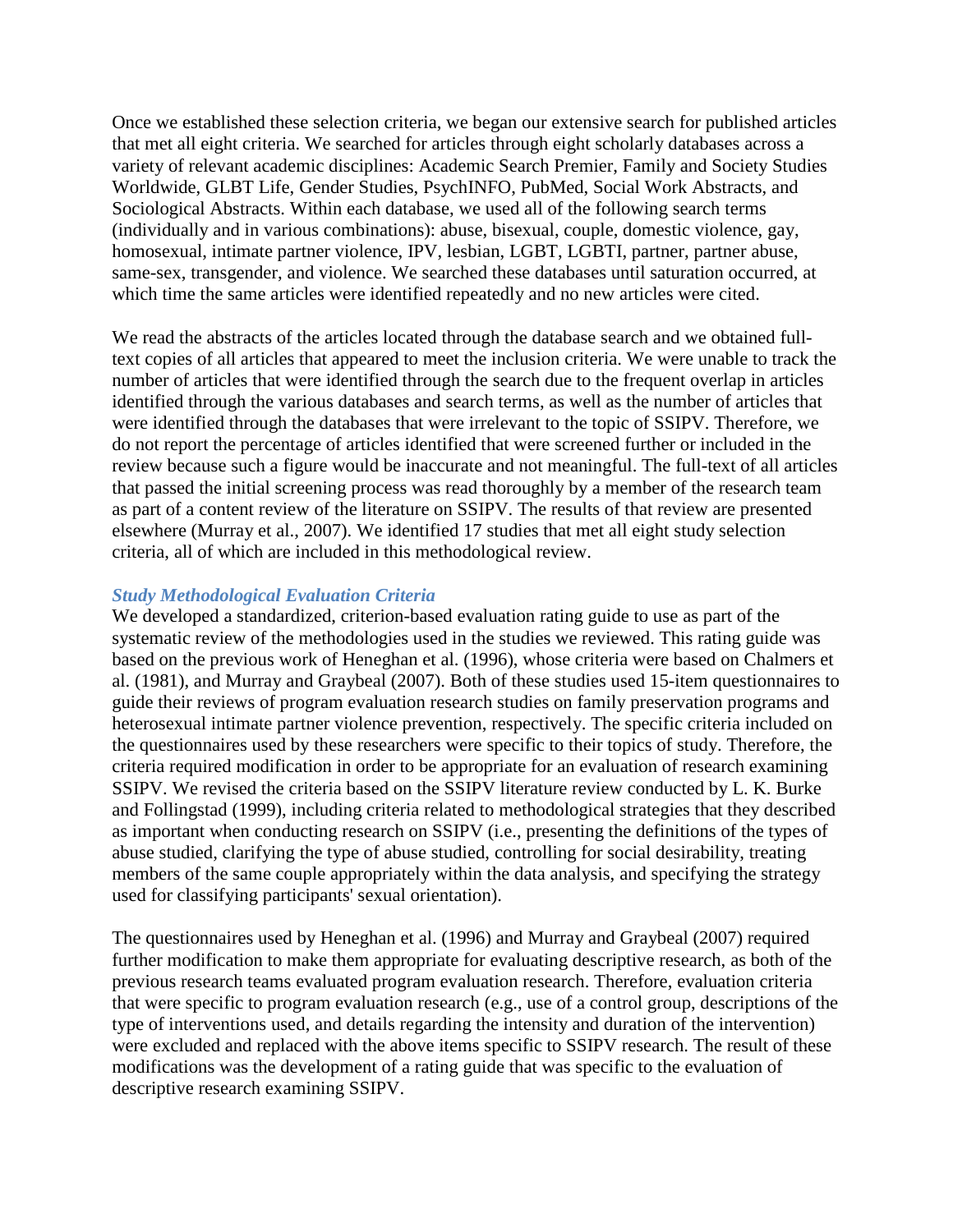Fifteen questions comprised the rating guide used for this study. The included questions were as follows:

- 1. Are representative sampling procedures (e.g., random selection, systematic sampling) used to select individual participants?
- 2. Are eligibility criteria for participation in the study specified?
- 3. Are exclusion criteria specified?
- 4. Does the study specify how participants' sexual orientation is measured or categorized?
- 5. Are partners within the same relationship either (a) not both included in the same sample or (b) paired in the analysis of the data?
- 6. Is the timing of data collection specified?
- 7. Is the methodology described in sufficient detail as to permit replication?
- 8. Are standardized, psychometrically sound (acceptable reliability and validity described in the text) assessment instruments utilized?
- 9. Is a control for social desirability used?
- 10. Is the study clear as to the type(s) of abuse measured within the study?
- 11. Are definitions of the types of abuse measured presented?
- 12. Are the conditions under which participants completed the surveys or participated in the research standardized?
- 13. Do the variables measured represent multiple levels (attitudinal, behavioral, and observational)?
- 14. Are appropriate statistical analyses used?
- 15. Are conclusions drawn appropriately?

The detailed rating guide that describes each of these questions, including the instructions for scoring each question, in more detail is available from the first author. For each question answered affirmatively, a study receives one point. Therefore, each study could receive a total possible score of 15.

Like Heneghan and colleagues (1996) and Murray and Graybeal (2007), we used a three-tier stratification system to classify studies based on their final total scores. *Acceptable studies* were those studies receiving at least 70% of the total possible points (i.e., at least 11 out of 15 points). *Adequate studies* were those receiving between 40% and 69% of the total possible points (i.e., 6 to 10 out of 15 points). *Unacceptable studies* were those whose total scores fell below 40% of the total possible points (i.e., 0 to 5 out of 15 points).

# *Rating Procedures*

Once the Methodological Evaluation Criteria Rating Guide and corresponding Score Form was developed, two raters reviewed each of the 17 studies and assigned scores to each study for each of the 15 criteria. The raters were the second author, who is an assistant faculty member with a doctoral degree, and a Masters-level graduate research assistant, who had prior experience coding data for a methodological review. Each rater worked independently to review each article. Upon completion of the ratings by each reviewer, the data were compiled into a database in order to calculate the interrater agreement using percent agreement and the kappa statistic. The interrater agreement was 87%, or κ of 0.74 (indicating substantial agreement; Landis & Koch, 1977). In order to determine the final score when there were disagreements between the two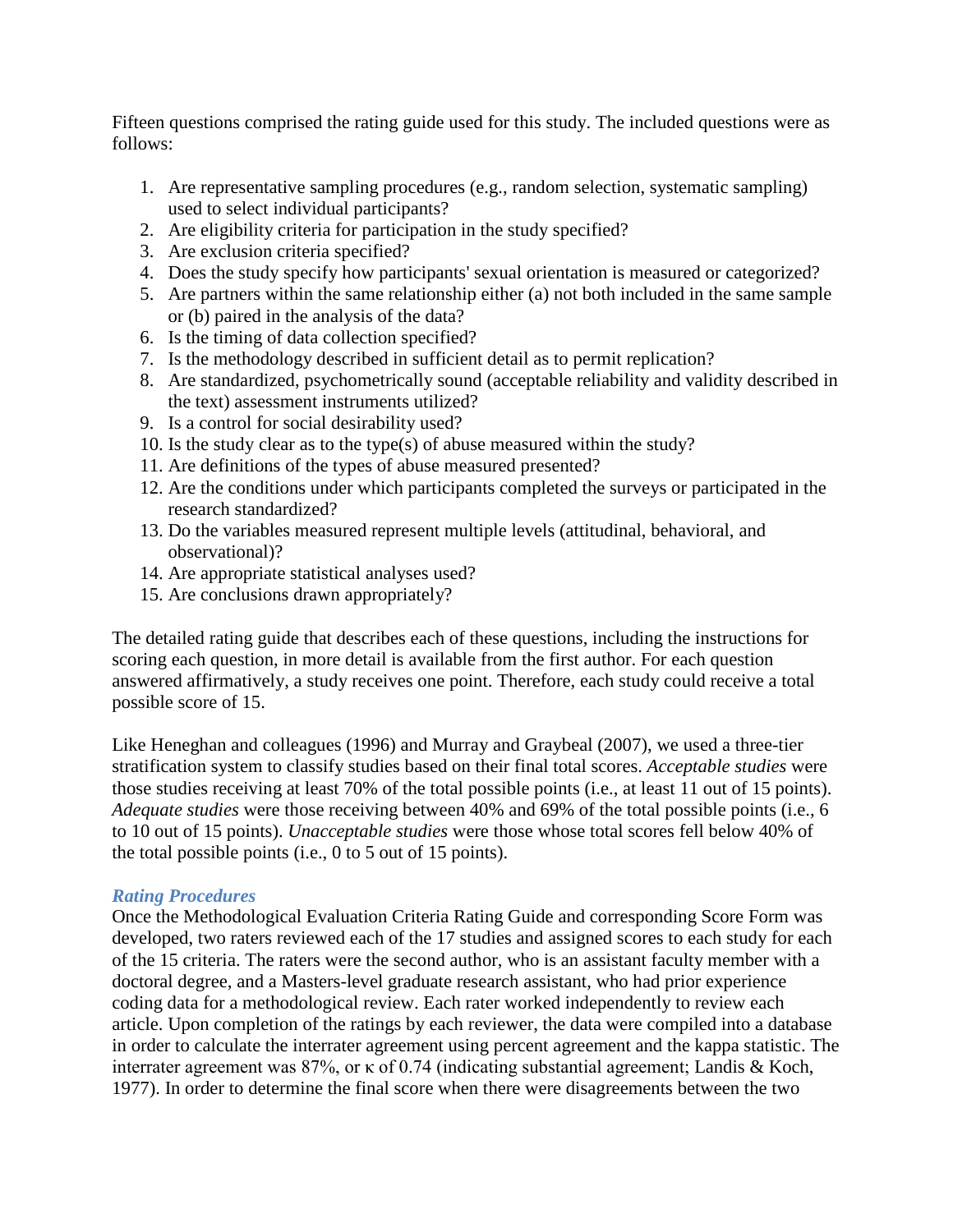raters, a third rater (a Masters-level graduate research assistant in counseling who also possesses a Masters degree in clinical psychology) also assigned scores to all of the studies for each criteria. The third rater's scores were used as a tiebreaker to determine the final scores for those criteria for which the first two raters disagreed. The final scores are reported in the Results section.

# RESULTS

Table 1 presents the reference, population studied, and variables assessed in each of the 17 studies included in this review. Table 2 presents a detailed description of the ratings of each study based on our methodological review criteria.

Using the score stratification system to classify the studies according to their final scores, only one study (Greenwood et al., 2002) was deemed acceptable, with a final score of at least 70%. Fifteen studies were deemed adequate, with final scores ranging between 40% and 69% (Balsam et al., 2005; T. W. Burke et al., 2002; Craft & Serovich, 2005; Fortunata & Kohn, 2003; Heintz & Melendez, 2006; McClennen, Summers, & Daley, 2002; McClennen, Summers, & Vaughan, 2002; Merrill & Wolfe, 2000; Miller, Greene, Causby, White, & Lockhart, 2001; Owen & Burke, 2004; Regan, Bartholomew, Oram, & Landolt, 2002; Scherzer, 1998; Telesco, 2003; Toro-Alfonso & Rodriguez-Madera, 2004b; Waldner-Haugrud, Gratch, & Magruder, 1997). One study (Poorman & Seelau, 2001) was deemed *unacceptable*, with a final score falling below 40%.

The results revealed wide variation in the percentages of studies meeting each of the 15 evaluation criteria. The criteria that were least likely to be met by the studies we reviewed were using representative sampling procedures and using appropriate strategies for addressing partners within the same relationship as part of study samples, with only one study (6%) meeting each of these criteria. The other criteria that were met by less than one half of the reviewed studies included specifying the timing of the data collection (two studies or 12%); using a strategy to control for social desirability (two studies or 12%); specifying exclusion criteria (three studies or 18%); utilizing and describing standardized, psychometrically sound assessment instrumentation (eight studies or 47%); and standardizing the conditions under which participants participated in the research (eight studies or 47%).

Just over one half (nine studies or 53%) of the studies met each of the following criteria: presenting definitions of the types of abused measured in the study and measuring variables representing multiple levels. The remaining criteria were each met by over three quarters of the reviewed studies. Thirteen studies (76%) each specified the eligibility criteria for study participation and had methodologies that were described in sufficient detail as to permit replication. Fourteen studies (82%) specified the manner in which participants' sexual orientation was measured or categorized. The criteria of specifying clearly the types of abuse that were measured and drawing appropriate conclusions based on the findings were met by 16 studies (94%) each. All 17 studies demonstrated the usage of appropriate statistical analyses.

## DISCUSSION

The results of this study demonstrate a number of trends related to the methodological strategies used to study SSIPV. Following a summary of the major findings of this study, this section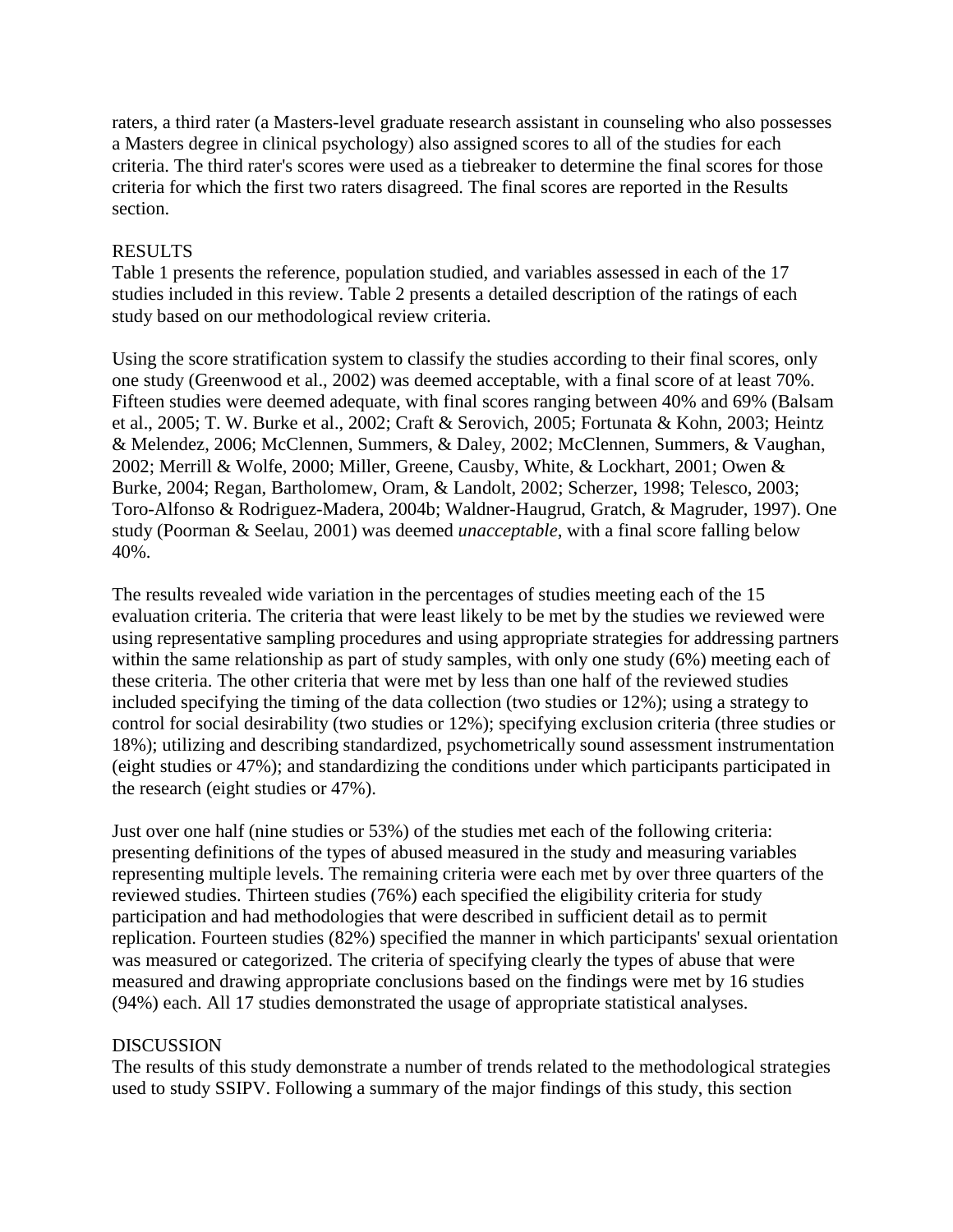presents a discussion of the limitations of this methodological review and outlines a number of recommendations for future research examining SSIPV.

## *Summary of Major Findings*

The vast majority of reviewed studies demonstrated adequate methodological strength based on the score stratification system we used to categorize studies based on their final scores. This suggests that, although efforts are needed to strengthen further research, the existing body of research examining SSIPV includes a number of studies using appropriate methodological strategies.

The results of this methodological review reveals trends in the strengths and weaknesses of the existing body of research examining SSIPV. The primary methodological strengths included using appropriate statistical analyses, clarifying the types of abuse measured within the studies, drawing appropriate conclusions based on the results, describing the manner in which sexual orientation was measured or categorized, detailing the eligibility criteria for study participation, and providing sufficient detail about the methodologies used in order to permit study replication. Common methodological limitations included failing to use representative sampling procedures, not using appropriate strategies to account for the potential inclusion of partners in the same relationship in study samples, failing to specify the timing of the data collection, omitting strategies to control for the potential influence of social desirability, and not describing the exclusion criteria for study participation.

## *Limitations*

The findings of this study must be interpreted within the context of its limitations. The first limitation of this methodological review was the strict inclusion criteria we used to select studies to review. The eight criteria were included in order to enhance the systematic nature of our evaluation. However, it is possible that studies incorporating creative methodological strategies were excluded from our review because they did not meet one or more of the eight criteria.

Second, our review was limited to studies that were catalogued within the eight scholarly databases we searched and to those that were identified using the search terms we described in the methodology section. Although we are confident that our search strategy achieved a comprehensive review of existing studies examining SSIPV, the possibility remains that other studies could have been located if we had broadened our search even further.

The third limitation of this review was the exclusion of qualitative research studies. The application of our Methodological Evaluation Criteria Rating Guide was specific for empirical studies and would therefore not have been appropriate for evaluating qualitative studies. Nonetheless, there are a number of qualitative studies that examine SSIPV, and further inquiry is needed in order to evaluate the strengths and weaknesses of qualitative research in this area.

The final two limitations of this study relate to the strategy used to evaluate studies based on the Methodological Evaluation Criteria Rating Guide. First, because each evaluation criterion was weighted equally in the scoring procedures, the total scores assigned to each study should be considered a basic assessment of the methodological strategies rather than an overall evaluation of the relative merit of a study. By weighting each criterion equally, our methodological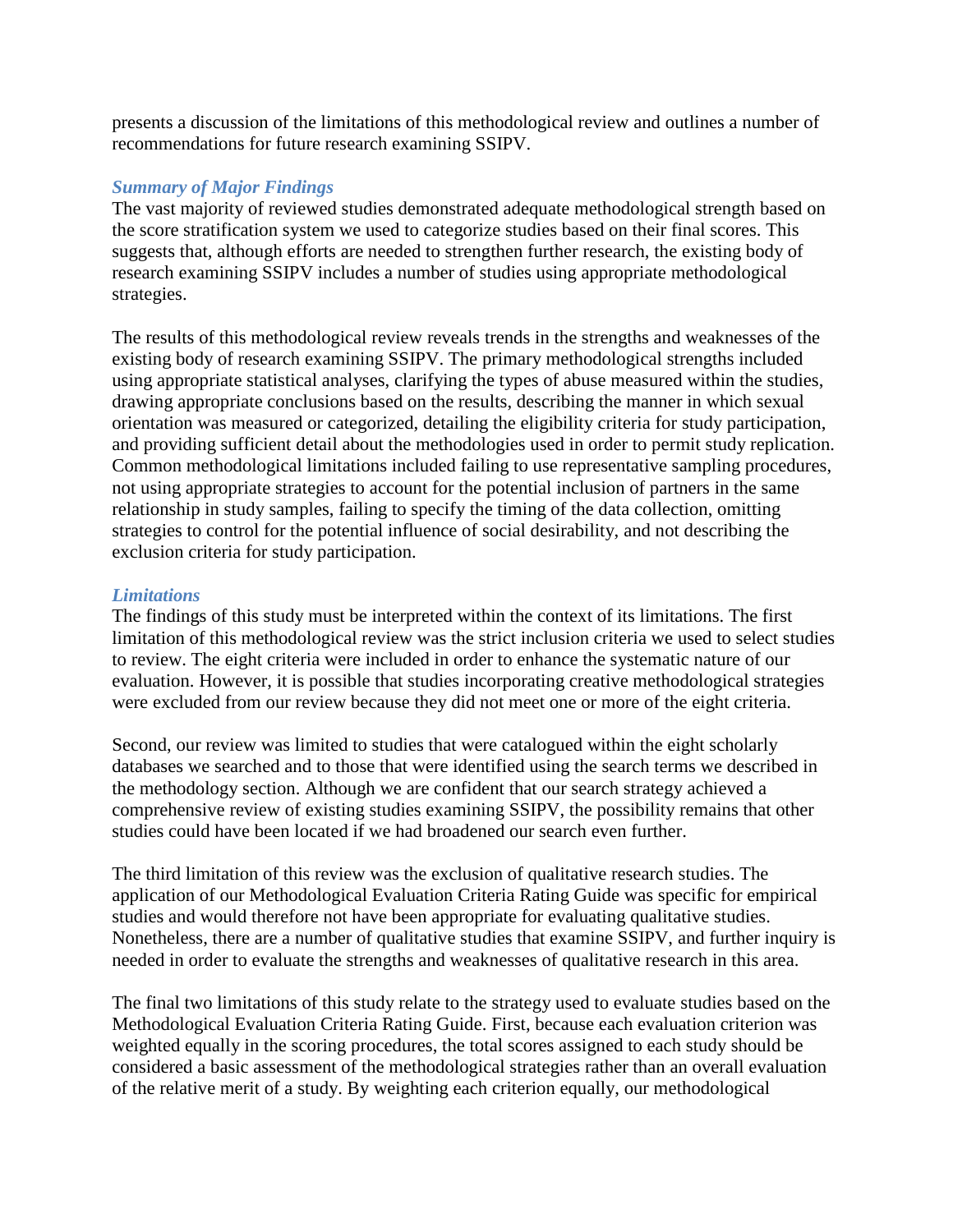evaluation procedures did not account for the varying levels of impact that each criterion has on the overall strength of a study. Second, the score stratification system we adopted from Heneghan et al. (1996) and Murray and Graybeal (2007) is limited by its arbitrary nature. Studies were stratified based on the percentage of criteria they met; although the stratification offers categorical value, the real differences between the categories have not yet been subject to thorough inquiry. Like Murray and Graybeal, we recommend that the stratification categories be considered in conjunction with each study's raw score and percentage of criteria met. Further research is needed in order to develop more sensitive strategies for systematically reviewing a body of research.

## *Directions for Future Research*

Although the body of research examining SSIPV has continued to grow since L. K. Burke and Follingstad (1999) conducted their literature review, many of the same methodological problems they identified in research published between 1978 and 1995 continue to be found in the more recent studies we reviewed for the present study. In this section, we conclude with seven recommendations for researchers planning future studies examining SSIPV. We base these recommendations on the foundation of the strengths of existing studies, as well as the needs evident for improving the methodological rigor of future studies.

**Develop creative strategies for recruiting representative samples:** Continuing the trends evident in the literature review by L. K. Burke and Follingstad (1999), a major problem that persists within the body of SSIPV research is found in the area of representative sampling. We agree with other scholars (L. K. Burke & Follingstad, 1999; Owen & Burke, 2004) who suggested that obtaining representative samples within the LGBT population is the greatest challenge facing researchers in this area. Nonetheless, representative samples are crucial for establishing the external validity of a study's findings. Therefore, although a true random sampling strategy probably is, indeed, impossible to achieve when studying SSIPV, we urge researchers to utilize strategies that will enhance the generalizability of their findings whenever possible. We recommend that future researchers consider utilizing the following strategies.

First, we encourage researchers who study SSIPV to develop partnerships with other researchers who study domestic violence within general populations using representative sampling procedures. When these partnerships are developed, research teams can modify study materials (including recruitment materials and survey instrumentation) to utilize gender-neutral language that is inclusive of same-sex intimate relationships. For example, a nationally representative survey of dating violence among college students could be constructed to include both heterosexual and same-sex dating relationships. Because the sample would be obtained using representative sampling procedures, the subset of data for participants involved in same-sex dating relationships would be more representative of the population than data obtained through a convenience sample.

Second, researchers who study SSIPV can utilize quota sampling strategies to recruit samples that reflect basic demographic profiles of the LGBT population (Dooley, 2001). Researchers can consult estimates based on census data for population statistics of the demographic characteristics of the LGBT population within the United States. This demographic information can be found through Internet sites, including Gay Demographics (www.gaydemographics.org,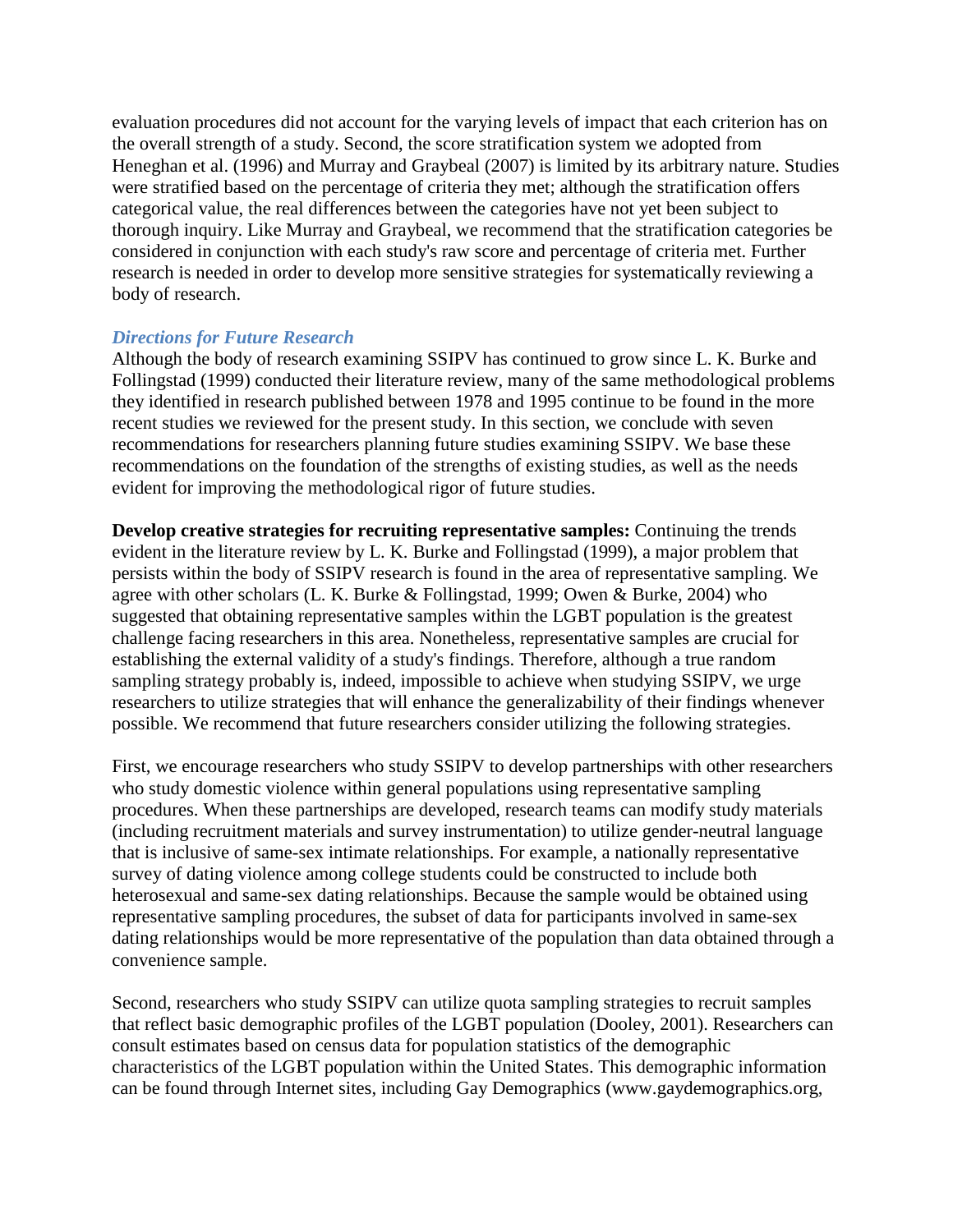which also includes state-level data) and The Gay and Lesbian Atlas

(http://www.urban.org/pubs/gayatlas/). For example, using statistics from The Gay and Lesbian Atlas (http://www.urban.org/pubs/gayatlas/NewYorkCity.pdf), a researcher studying SSIPV in New York City could aim to recruit a sample in which 73% of the sample does not have children and the ethnic diversity of the sample includes approximately 59% White participants, 20% Hispanic participants, 16% Black participants, and 9% of participants from other ethnic backgrounds. This researcher could further attempt to match the study sample to the population statistics according to other characteristics, including gender and income level. Although the study sample may still be unrepresentative of the population along other demographic characteristics (Dooley, 2001), quota sampling strategies can help to maximize the similarity of the sample to the population, thereby increasing the generalizability of the findings.

When the use of representative sampling procedures is not feasible, we recommend the following strategies. First, for all studies using convenience sampling methods, researchers should report in great detail the demographic characteristics of the sample. We encourage researchers to expand the demographic questionnaires they utilize to include, at minimum, the following characteristics: age, gender, ethnic background, self-reported sexual orientation, income level, education level, employment status, current relationship status, geographic location, and, if the participant is in a current relationship, the length of the relationship and the partner's demographic characteristics. When comparable population demographic statistics are available, researchers should use statistical techniques to compare their samples to the general demographic profiles of the wider LGBT population. Finally, researchers utilizing convenience samples can establish more clear parameters for the population from which they hope to draw participants by strengthening and reporting the eligibility and exclusion criteria they use to determine their samples. The present methodological review revealed that 76% of the studies reviewed described the eligibility criteria for participation, but only 18% of the studies described exclusion criteria. Rather than aiming to recruit convenience samples with a sole goal of obtaining the maximum number of participants possible, we recommend that researchers develop appropriate eligibility and exclusion criteria that will promote the most meaningful sample for studying the targeted population and variables under investigation.

**Use clear, consistent definitions to describe the types of violence studied:** Clear, consistent definitions of SSIPV are needed in order to strengthen future research in this area (L. K. Burke & Follingstad, 1999; [Potoczniak et al., 2003\)](http://www.tandfonline.com/doi/full/10.1080/00918360902728848#CIT0051). Researchers studying SSIPV must pay greater attention to the operational definitions they use to define abusive behaviors within relationships. The studies we reviewed varied in the strategies they used to measure abusive relationship behaviors, thereby limiting the ability to compare findings across studies. The present methodological review revealed that most studies (94%) specified the types of abuse that were measured. Because SSIPV can encompass physical, psychological and emotional, and sexual abuse, we recommend that researchers continue this practice in future studies.

Our methodological review also revealed an important area for future improvements related to the definition and measurement of abuse. Only approximately one half of the studies we reviewed presented definitions of the types of abuse that were measured. Future researchers should present a clear statement of the definitions on which they based their studies, including their general definition of SSIPV and definitions of any specific types of abuse they study. Such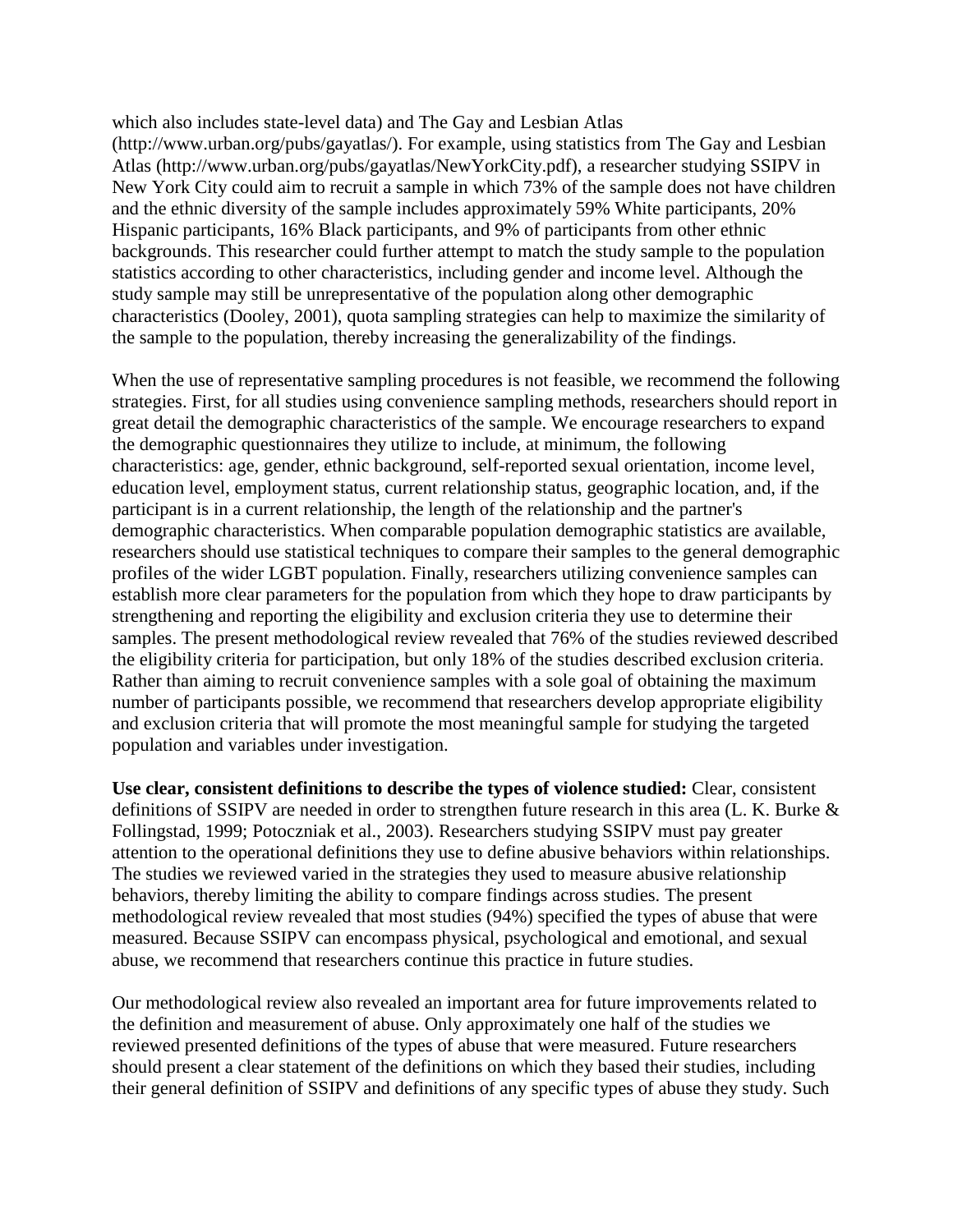definitional clarity will help to enhance comparisons of findings across studies. On a larger scale, we recommend that groups of researchers work to establish consensus definitions of SSIPV and its various forms that can be used across studies.

**Include strategies to control for the potential influence of social desirability:** Self-report data is particularly susceptible to respondents' tendencies to answer in a socially acceptable manner, which is known as social desirability bias. The potential for data contamination by social desirability bias has long been a concern among behavioral scientists (Crowne & Marlowe, 1960). Social desirability bias threatens construct validity by rendering unclear the extent to which measures represent accurately their intended constructs (Smith & Mackie, 2000). Furthermore, this threat to construct validity may inaccurately attenuate, accentuate, or moderate the relationships between constructs (Heppner, Kivlighan, & Wampold, 1999). Within SSIPV research, social desirability bias poses a particular concern for researchers, given that violent relationship behaviors generally are not considered to be socially desirable. However, only 2 of the 17 studies reviewed included measures of social desirability. As such, we suggest the following methods that can be used by researchers studying SSIPV to minimize the threat of social desirability bias, including social desirability assessments, incorporating direct and indirect sources of data collection, and measuring variables across multiple levels of assessment.

A number of assessments exist to measure participants' tendencies to respond in self-report data based on social desirability, such as the Crowne-Marlowe Social Desirability Scale (Crowne & Marlowe, 1960), the Martin-Larsen Approval Motivation Scale (Martin & Greenstein, 1983), and the Other-Deception and Self-Deception Questionnaires (Paulhus, 1984; Sackeim & Gur, 1979). Due to their considerable length and limited psychometric properties of these measures, short form measures with acceptable psychometric properties have also been developed to measure social desirability bias (Blake, Valdiserri, Neuendorf, & Nemeth, 2006; [Fischer & Fick,](http://www.tandfonline.com/doi/full/10.1080/00918360902728848#CIT0021)  [1993\)](http://www.tandfonline.com/doi/full/10.1080/00918360902728848#CIT0021). Researchers studying SSIPV should select appropriate measures of social desirability bias in accordance with the research design and constructs being measured.

Research may be protected further from potential social desirability bias through the collection of both direct self-report data and indirect data. Indirect methods of data collection include utilizing couple data in the analysis to control for individual bias or utilizing indirect questioning. First, the collection of couple (i.e., dyadic) data assesses both partners' perpetration and victimization levels in addition to each partner's tendency toward social desirability responding (McCrae & Costa, 1983). This method allows researchers to estimate the differential effects of social desirability on violent behavior and violence reporting (see Sugarman & Hotaling, 1997, for a thorough review). Second, because respondents may find it difficult to express opinions or attitudes about sensitive issues, such as SSIPV via direct questioning (Kidder & Judd, 1986), researchers can also use indirect questioning methods to understand participants' attitudes toward SSIPV. Indirect questioning is accomplished by phrasing questions in neutral, non-first-person terms or by asking respondents for their perceptions of others' opinions or attitudes, rather than their own. An example of an indirect question relating to SSIPV attitudes that could be asked of a student on a college campus, "How do you think students on this campus would respond if they found out that a fellow student was being abused by his or her same-sex partner?"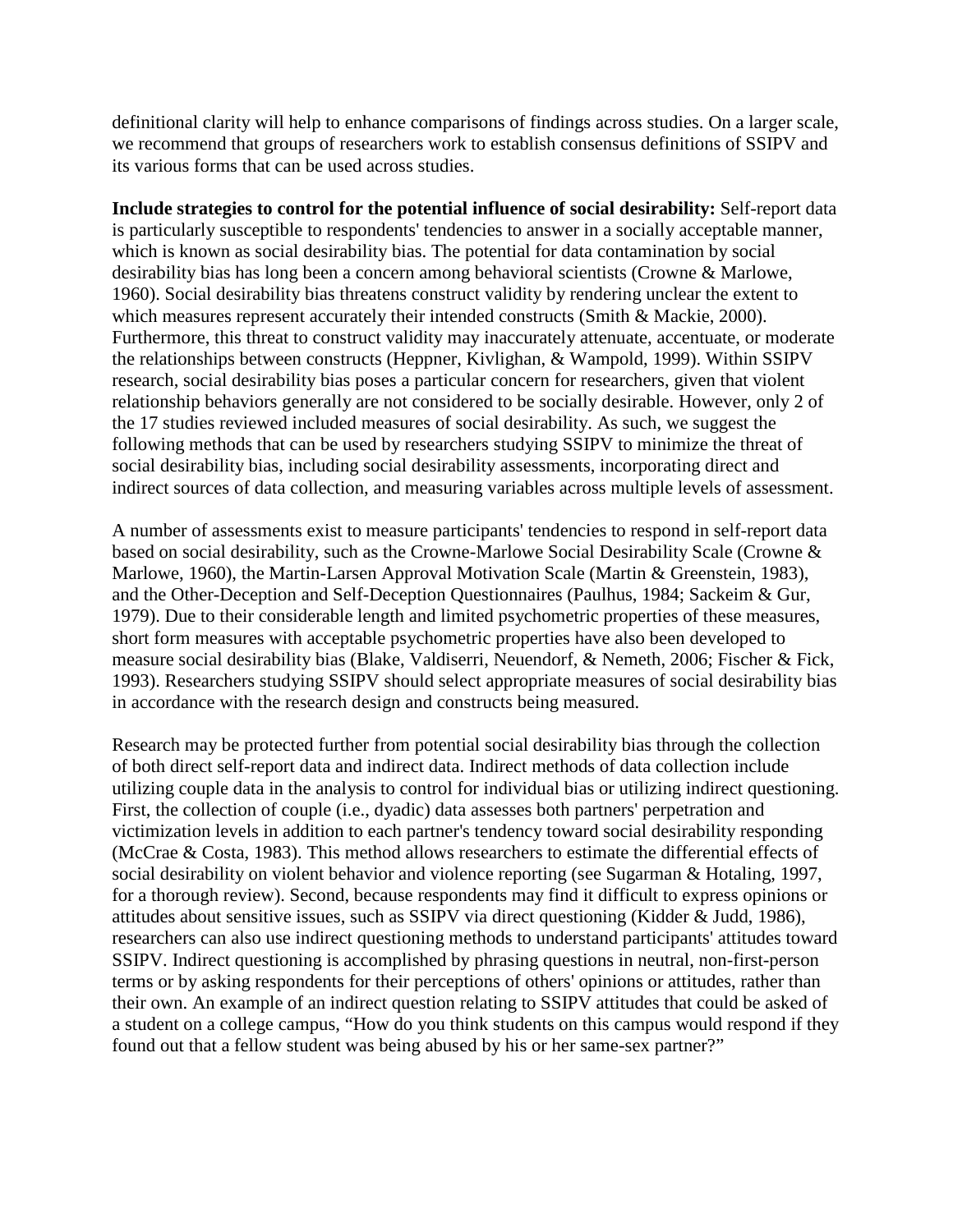Another strategy that researchers can use to control for the potential influence of social desirability is to measure variables across multiple levels of assessment—including attitudes, behaviors, and observational data. Our methodological review revealed that only 53% of the studies reviewed did so. Observational data is useful in order to validate self-report data, which is highly subject to social desirability (Dooley, 2001). In addition, the sole measurement of attitudinal variables can be misleading, in that attitudes do not necessarily translate into actual behavior (Nabi, Southwell, & Hornik, 2002). Therefore, the inclusion of multiple levels of assessment can enhance future research studies.

**Utilize appropriate assessment instrumentation and provide psychometric properties of instruments used in future studies:** More than half of the studies reviewed either did not utilize instrumentation with acceptable psychometric properties related to reliability and validity or the psychometric properties of the instrumentation were not reported within the text. In this review, we considered instruments to be psychometrically sound if they demonstrated an internal consistency measure (i.e., Cronbach's alpha) of at least *a* = .80 and at least some evidence to demonstrate construct validity with other measures of similar constructs (Corcoran & Fischer, 2000). Within SSIPV research, sound instrumentation is essential for ensuring the reliability and validity of a study, as well as to enhance cross-study comparisons of findings. Therefore, we urge researchers studying this phenomenon to ensure that the measures they use in empirical studies demonstrate appropriate psychometric properties and that these properties are described within the methodology sections of written reports. In addition, the limited usage of sound assessment instrumentation suggests that more work is needed to develop appropriate, reliable, and valid instrumentation for assessing SSIPV within the LGBT population. Until appropriate instruments become more widely available, researchers are encouraged to report within each study the psychometric properties of the instruments used based on the study samples from which they collect data.

**Account for variables unique to the LGBT population:** Two of the study evaluation criterion that formed the basis for this methodological review related to methodological issues specific to studying the LGBT population: the measurement of sexual orientation and the treatment of partners within the same relationship in data analyses. The appropriate measurement or categorization of participants' sexual orientations is crucial for describing adequately the study sample and the populations to which the results may be generalized. Two major strategies researchers can use to measure or describe participants' sexual orientations are through selfreport data, typically described as distinct categories (e.g., gay, lesbian, or bisexual), or through measures of sexual orientation. The majority of studies we reviewed described the strategies that were used to categorize participants' sexual orientations, and the studies relied primarily on selfreport data. Although self-report data provides useful information, assessment instrumentation measuring sexual orientation on a continuum may provide a more accurate indication of the often flexible nature of human sexuality (for reviews of measurement issues related to sexual orientation, see Gates & Sell, 2007; Gonsiorek, Sell, & Weinrich, 1995; and Sell, 1997). Furthermore, researchers studying SSIPV should also make efforts to determine the gender of the partners within relationships in which current or past violent behaviors are reported. An individual who self-identifies as being gay or lesbian may have experienced abusive dynamics within a current or former relationship with a heterosexual partner. If the researcher studying that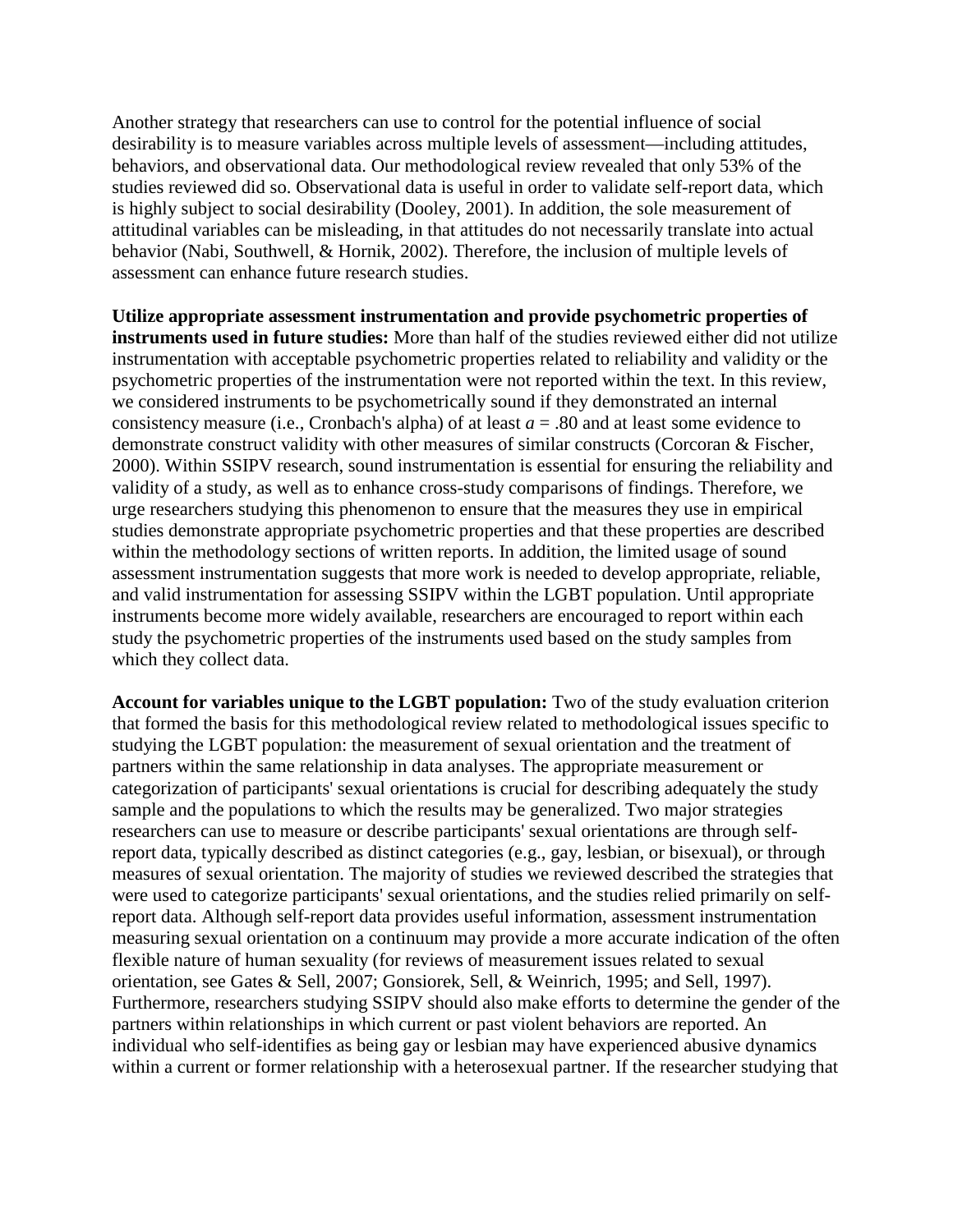individual assumed that this partner is of the same gender because the individual self-identifies as being gay or lesbian, the rates of SSIPV may be inflated in the final results.

Only one of the studies reviewed included appropriate treatment within the data analyses of partners in the same relationship. Researchers studying SSIPV must be aware of the potential for biasing the results of the study toward the experiences of partners within the same relationship if these partners are not linked in the data analyses (L. K. Burke & Follingstad, 1999). This issue becomes particularly important in light of the trend for study samples to be recruited through convenience sampling methods, often including recruitment through LGBT-focused community organizations or events (Halpern et al., 2004). Partners within relationships may belong to the same organizations and attend events together, thereby increasing the likelihood that both partners will be recruited into study samples. Researchers who do not ask participants explicitly if their partners have also participated in the study—or use any other strategy to identify these relationships—are unlikely to be aware that this potential source of bias has entered into the study data. Overall, we urge researchers studying SSIPV to pay careful attention to the potential inclusion of relationship partners within the same study samples.

**Replicate previous studies in order to validate their findings:** We concur with L. K. Burke and Follingstad's (1999) suggestion that existing research findings about SSIPV should be subject to replication by other researchers, using stronger methodological strategies, in order to determine the extent to which findings have been influenced by their methodological limitations. Approximately three quarters of the studies reviewed for this methodological review were found to demonstrate methodologies that were described in adequate detail so as to permit replication by other researchers. Replications of previous studies with different samples and improved methodological practices will help to establish the validity of previous findings. In addition, even minor improvements in the methodological basis for the body of research examining SSIPV will enhance the availability of accurate information about this phenomenon, ultimately providing a stronger foundation for future research, practice, and public policy.

In seeking to improve upon previous studies, we urge researchers to pay particular attention to the areas in which this review revealed common methodological weaknesses in the existing research, namely related to sampling procedures, specifying the timing of the data collection, controlling for social desirability, and establishing exclusion criteria for participation when warranted. Because each study is subject to its own unique contributions and limitations, researchers should consider specific strategies they can use to improve upon any particular previous study they wish to replicate.

Two studies we reviewed provide an example of the value of study replication for this area of research. McClennen, Summers, and Vaughan (2002) and Merrill and Wolfe (2000), in their studies of domestic violence among gay males, designed their studies based on an earlier study of lesbian partner abuse by Renzetti (1992). These replicated studies allowed for informative comparisons between studies and added credence to the findings of each individual study when similarities were found across studies. Therefore, we recommend that SSIPV researchers undertake further efforts at collaboration and replication as one means of further enhancing the strength of this body of research.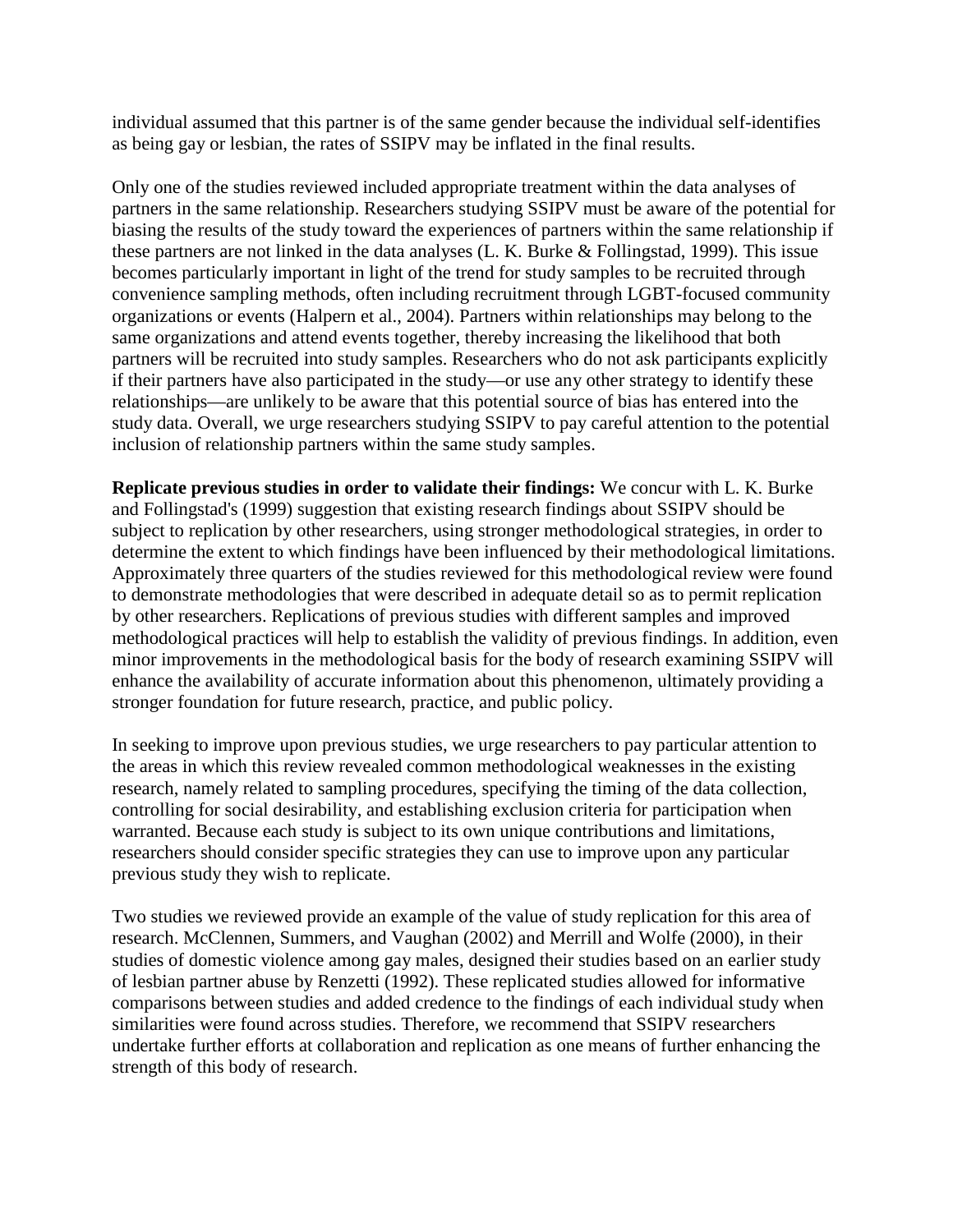**Seek out, and advocate for, funding sources to help support future research examining SSIPV:** Advocacy, in its many forms, is imperative for increasing the recognition of issues that are understudied or populations that are underserved. Advocacy activities relevant to increasing funding for SSIPV research may include (a) writing letters to sponsors of major funding agencies that support domestic violence research to request that grant funding announcements be inclusive of or designated for the study of SSIPV; (b) submitting grant proposals for research focusing on intimate partner violence to funding sources known to support the LGBT population; (c) working with local, state, and national government representatives in support of public policies promoting SSIPV research and interventions; and (d) engaging in public education activities (e.g., writing editorials in local newspapers and being interviewed for local radio or television broadcasts) in order to raise awareness within the general population of the significance of the issue of SSIPV. In addition, we urge researchers to include various forms of intimate relationships, whenever possible, when designing research and seeking funding for studies examining all forms of intimate partner violence and other relevant relationship dynamics. These activities can help to create an environment that is more conducive to research on the prevalence, dynamics, prevention, and intervention of SSIPV.

*The authors express their appreciation to Anne P. Buford, Megan M. Seaman-DeJohn, Jennifer Graybeal, and Darren Overfield for their assistance with this manuscript.*

#### **REFERENCES**

- Alexander, C. J. (2002). Violence in gay and lesbian relationships. *Journal of Gay and Lesbian Social Services, 14*, 95–98.
- American Educational Research Association (2006). *Review of Educational Research submissions*. Retrieved April, 6, 2006, from http://www.aera.net/publications/?id=505
- Austin, A. M., Macgowan, M. J., & Wagner, E. F. (2005). Effective family-based interventions for adolescents with substance use problems: A systematic review. *Social Work Practice, 15*, 67–83.
- Balsam, K. F., Rothblum, E. D., & Beauchaine, T. P. (2005). Victimization over the life span: A comparison of lesbian, gay, bisexual, and heterosexual siblings. *Journal of Consulting and Clinical Psychology, 73*, 477–487.
- Bangert, A. W., & Baumberger, J. P. (2005). Research and statistical techniques used in the *Journal of Counseling and Development* 1990–2001. *Journal of Counseling and Development, 83*, 480–487.
- Barnes, P. G. (1998, February). It's just a quarrel. *Journal of the American Bar Association*, 24– 25.
- Blake, B. F., Valdiserri, J., Neuendorf, K. A., & Nemeth, J. (2006). Validity of the SDS-17 measure of social desirability in the American context. *Personality and Individual Differences, 40*, 1625–1636.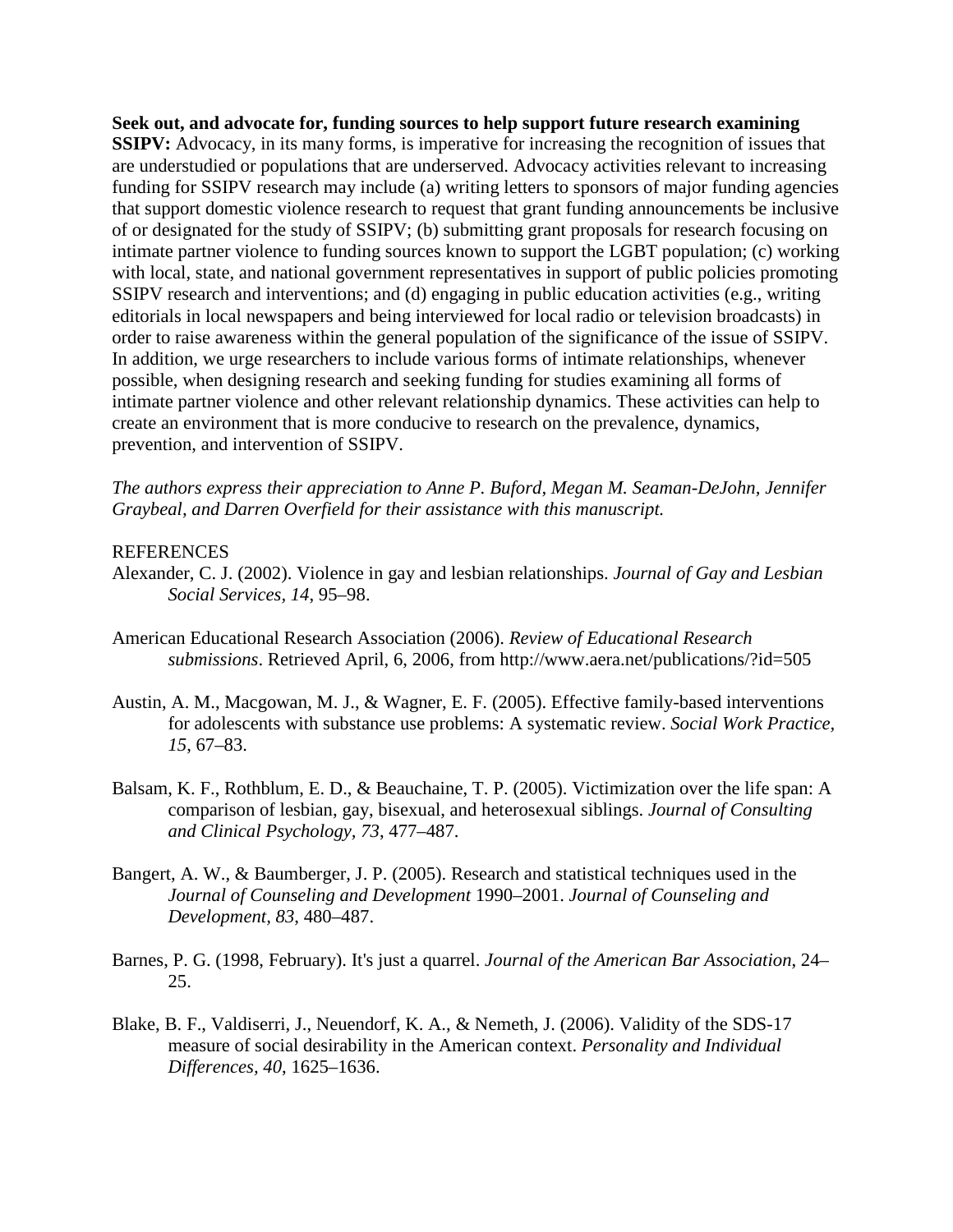- Blow, A. J., & Hartnett, K. (2005). Infidelity in committed relationships I: A methodological review. *Journal of Marital and Family Therapy, 31*, 183–216.
- Bornstein, D. R., Fawcett, J., Sullivan, M., Senturia, K. D., & Shiu-Thornton, S. (2006). Understanding the experiences of lesbian, bisexual and trans survivors of domestic violence: A qualitative study. *Journal of Homosexuality, 51*, 159–181.
- Burke, L. K., & Follingstad, D. R. (1999). Violence in lesbian and gay relationships: Theory, prevalence, and correlational factors. *Clinical Psychology Review, 19*, 487–512.
- Burke, T. W., Jordan, M. L., & Owen, S. S. (2002). A cross-national comparison of gay and lesbian domestic violence. *Journal of Contemporary Criminal Justice, 18*, 231–256.
- Byles, J. E. (2000). A thorough going over: Evidence for health assessments for older persons. *Australian & New Zealand Journal of Public Health, 24*, 117–123.
- Byrne, D. (1996). Clinical models for the treatment of gay male perpetrators of domestic violence. *Journal of Gay & Lesbian Social Services, 4*, 107–116.
- Chalmers, T. C., Smith, H., Blackburn, B., Silverman, B., Schroeder, B., & Reitman, D. (1981). A method for assessing the quality of a randomized control trial. *Controlled Clinical Trials, 2*, 31–49.
- Corcoran, K., & Fischer, J. (2000). *Measures for clinical practice, volume 1: Couples, families, and children* (3rd ed.). New York: The Free Press.
- Craft, S. M., & Serovich, J. M. (2005). Family-of-origin factors and partner violence in the intimate relationships of gay men who are HIV positive. *Journal of Interpersonal Violence, 20*, 777–791.
- Crowne, D. P., & Marlowe, D. (1960). A scale of social desirability independent of psychopathology. *Journal of Consulting Psychology, 24*, 349–354.
- Dickersin, K. (2002). Systematic reviews in epidemiology: Why are we so far behind? *International Journal of Epidemiology, 31*, 6–12.
- Dooley, D. (2001). *Social research methods* (4th ed.). Upper Saddle River, NJ: Prentice Hall.
- Elliott, P. (1996). Shattering illusions: Same-sex domestic violence. *Journal of Gay and Lesbian Social Services, 4*, 1–8.
- Fischer, D. G., & Fick, C. (1993). Measuring social desirability: Short forms of the Marlowe-Crowne Social Desirability Scale. *Educational and Psychological Measurement, 53*, 417–424.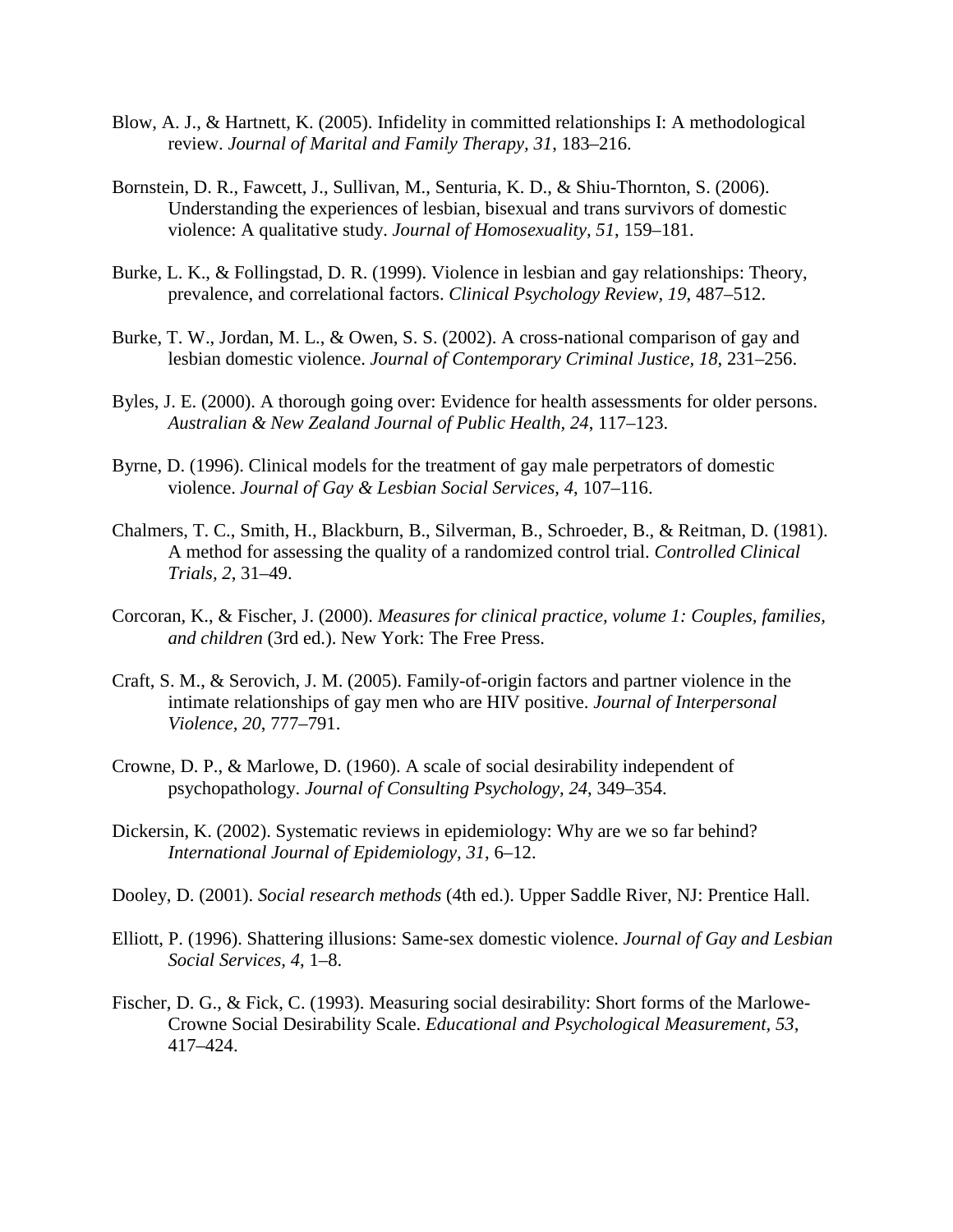- Fortunata, B., & Kohn, C. S. (2003). Demographic, psychosocial, and personality characteristics of lesbian batterers. *Violence and Victims, 18*, 557–568.
- Freedner, N., Freed, L. H., Yang, Y. W., & Austin, S. B. (2002). Dating violence among gay, lesbian, and bisexual adolescents: Results from a community survey. *Journal of Adolescent Health, 31*, 469–474.
- Gallagher, E. J. (1999). Systematic reviews: A logical extension of evidence-based medicine. *Academic Emergency Medicine, 6*, 1255–1260.
- Gates, G. J., & Sell, R. (2007). Measuring gay and lesbian couples. In S.L. Hofferth & L.M. Casper (Eds.), *Handbook of measurement issues in family research* (pp. 235–244). Mahwah, NJ: Lawrence Erlbaum.
- Gonsoriek, J. C., Sell, R. L., & Weinrich, J. D. (1995). Definition and measurement of sexual orientation. *Suicide and Life-Threatening Behavior, 25*, 40–51.
- Greenwood, G. L., Relf, M. V., Huang, Bu, Pollack, L. M., Canchola, J. A., & Catania, J. A. (2002). Battering victimization among a probability-based sample of men who have sex with men. *American Journal of Public Health, 92*, 1964–1969.
- Halpern, C. T., Young, M. L., Waller, M. W., Martin, S., & Kupper, L. (2004). Prevalence of partner violence in same-sex romantic and sexual relationships in a national sample of adolescents. *Journal of Adolescent Health, 35*, 124–131.
- Heintz, A. J., & Melendez, R. M. (2006). Intimate partner violence and HIV/STD risk among lesbian, gay, bisexual, and transgender individuals. *Journal of Interpersonal Violence, 21*, 193–208.
- Heneghan, A. M., Horwitz, S. M., & Leventhal, J. M. (1996). Evaluating intensive family preservation programs: A methodological review. *Pediatrics, 97*, 535–542.
- Heppner, P. P., Kivlighan, D. M., & Wampold, B. E. (1999). *Research design in counseling* (2nd ed.). Belmont, CA: Wadsworth.
- Kidder, L., & Judd, C. M. (1986). *Research methods in social relations* (5th ed.). New York: The Dryden Press.
- Landis, R. J., & Koch, G. G. (1977). The measurement of observer agreement for categorical data. *Biometrics, 33*, 159–174.
- Martin, H. J., & Greenstein, T. N. (1983). Individual differences in status generalization: Effects of need for social approval, anticipated interpersonal contact, and instrumental task abilities. *Journal of Personality and Social Psychology, 45*, 641–662.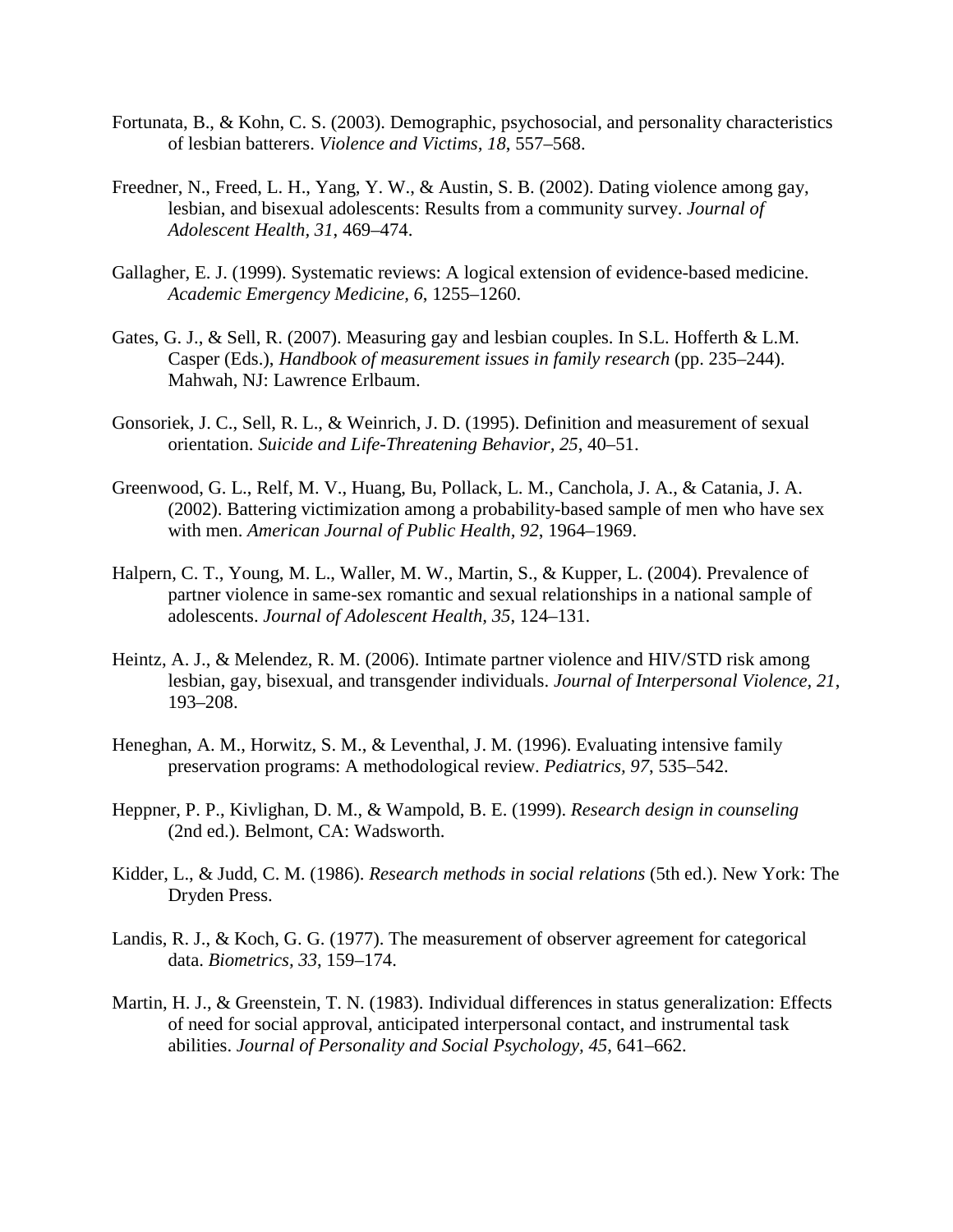- McClennen, J. C. (2005). Domestic violence between same-gender partners: Recent findings and future research. *Journal of Interpersonal Violence, 20*, 149–154.
- McClennen, J. C., Summers, A. B., & Daley, J. G. (2002). The Lesbian Partner Abuse Scale. *Research on Social Work Practice, 12*, 277–292.
- McClennen, J. C., Summers, A. B., & Vaughan, C. (2002). Gay men's domestic violence: dynamics, help-seeking behaviors, and correlates. *Journal of Gay and Lesbian Social Services, 14*, 23–49.
- McCrae, R. R., & Costa, P. T., Jr. (1983). Social desirability scales: More substance than style. *Journal of Counseling and Clinical Psychology, 51*, 882–888.
- McLaughlin, E. M., & Rozee, P. D. (2001). Knowledge about heterosexual versus lesbian battering among lesbians. *Women and Therapy, 23*, 39–58.
- Merrill, G. S., & Wolfe, V. A. (2000). Battered gay men: An exploration of abuse, help seeking, and why they stay. *Journal of Homosexuality, 39*, 1–29.
- Miller, D. H., Greene, K., Causby, V., White, B. W., & Lockhart, L. L. (2001.) Domestic violence in lesbian relationships. *Women and Therapy, 23*, 107–137.
- Murray, C. E., & Graybeal, J. D. (2007). Methodological review of intimate partner violence prevention research. *Journal of Interpersonal Violence, 22*(10), 1250–1269.
- Murray, C. E., Mobley, A. K., Buford, A. P., & Seaman-DeJohn, M. M. (2007). Same-sex intimate partner violence: Dynamics, social context, and counseling implications. *Journal of LGBT Issues in Counseling, 1*(4), 7–30.
- Nabi, R. L., Southwell, B., & Hornik, R. (2002). Predicting intentions versus predicting behaviors: Domestic violence prevention from a theory of reasoned action perspective. *Health Communication, 14*, 429–449.
- Owen, S. S., & Burke, T. W. (2004). An exploration of prevalence of domestic violence in samesex relationships. *Psychological Reports, 95*, 129–132.
- Paulhus, D. L. (1984). Two-component models of socially desirable responding. *Journal of Personality and Social Psychology, 46*, 598–609.
- Pitt, E. L. (2000). Domestic violence in gay and lesbian relationships. *Gay and Lesbian Medical Association Journal, 4*, 195–196.
- Poorman, P. B. (2001). Forging community links to address abuse in lesbian relationships. In E. Kaschak (Ed.), *Intimate betrayal: Domestic violence in lesbian relationships* (pp. 7–24). Binghamton, NY: Haworth.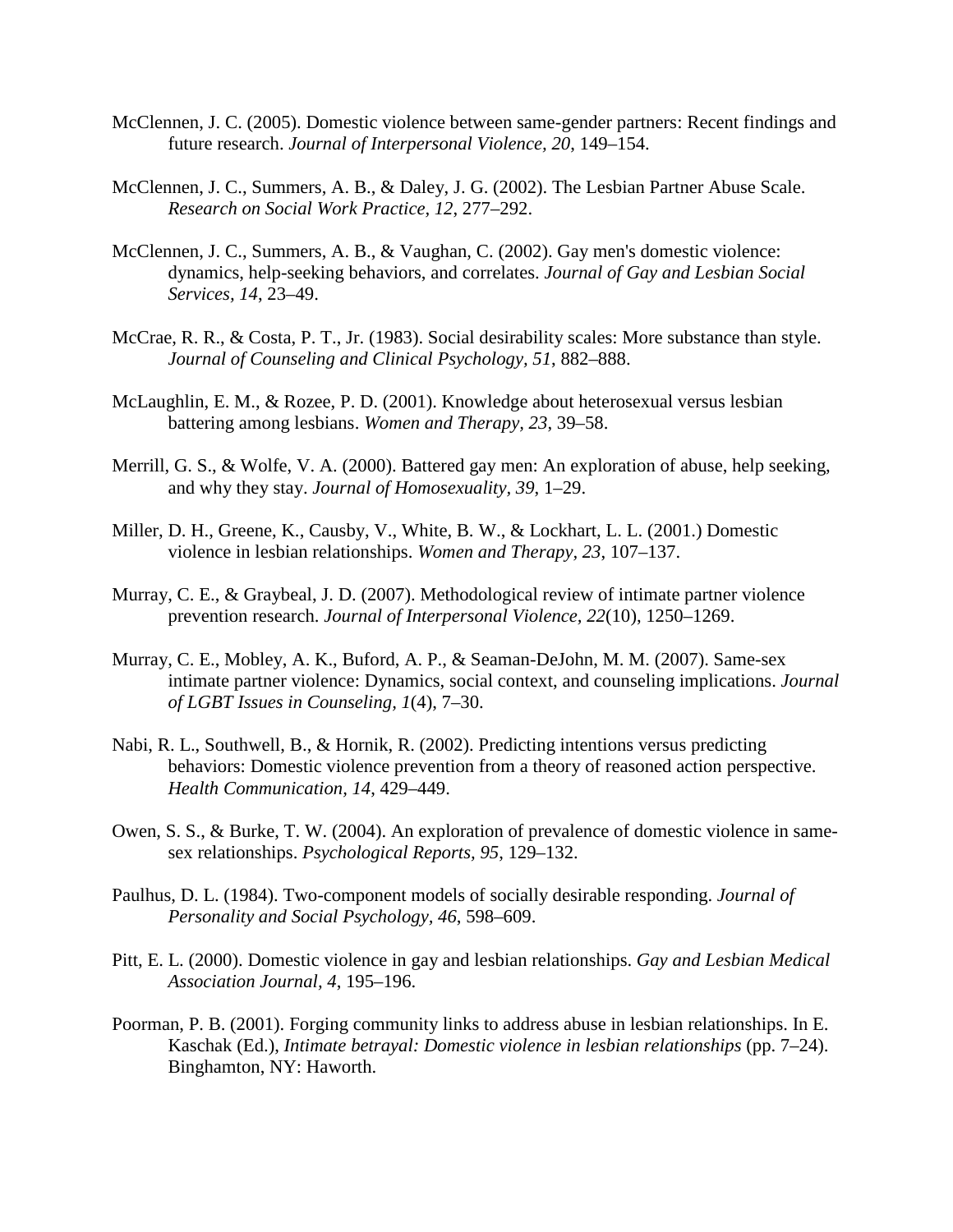- Poorman, P. B., & Seelau, S. M. (2001). Lesbians who abuse their partners: Using the FIRO-B to assess interpersonal characteristics. In *Women and Therapy, 23*, 87–105.
- Poorman, P. B., Seelau, E. P., & Seelau, S. M. (2003). Perceptions of domestic abuse in samesex relationships and implications for criminal justice and mental health responses. *Violence and Victims, 18*, 659–669.
- Potoczniak, M. J., Mourot, J. E., Crosbie-Burnett, M., & Potoczniak, D. J. (2003). Legal and psychological perspectives on same-sex domestic violence: A multisystemic approach. *Journal of Family Psychology, 17*, 252–259.
- Regan, K. V., Bartholomew, K., Oram, D., & Landolt, M. A. (2002). Measuring physical violence in male same-sex relationships: An item response theory analysis of the Conflict Tactics Scales. *Journal of Interpersonal Violence, 17*, 235–252.
- Renzetti, C. (1992). *Violent betrayal: Partner abuse in lesbian relationships*. Newbury Park, CA: Sage.
- Ristock, J. L. (2003). Exploring dynamics of abusive lesbian relationships: Preliminary analysis of a multisite, qualitative study. *American Journal of Community Psychology, 31*, 329– 41.
- Sackeim, H. A., & Gur, R. C. (1979). Self-deception, other-deception, and self-reported psychopathology. *Journal of Consulting and Clinical Psychology, 47*, 213–215.
- Savage, K. (2004). Does viewing violent media really cause criminal violence? A methodological review. *Aggression and Violent Behavior, 10*, 99–128.
- Scherzer, T. (1998). Domestic violence in lesbian relationships: Findings of the Lesbian Relationships Research Project. *Journal of Lesbian Studies, 2*, 29–47.
- Sell, R. L. (1997). Defining and measuring sexual orientation. *Archives of Sexual Behavior, 26*, 643–658.
- Smith, E. R., & Mackie, D. M. (2000). *Social psychology in applied settings*. London: Psychology Press.
- Sugarman, D. B., & Hotaling, G. T. (1997). Intimate violence and social desirability: A metaanalytic review. *Journal of Interpersonal Violence, 12*, 275–290.
- Telesco, G. A. (2003). Sex role identity and jealousy as correlates of abusive behavior in lesbian relationships. *Journal of Human Behavior in the Social Environment, 8*, 153–69.
- Toro-Alfonso, J., & Rodriguez-Madera, S. (2004a). Sexual coercion in a sample of Puerto Rican gay males. *Journal of Gay & Lesbian Social Services, 17*, 47–58.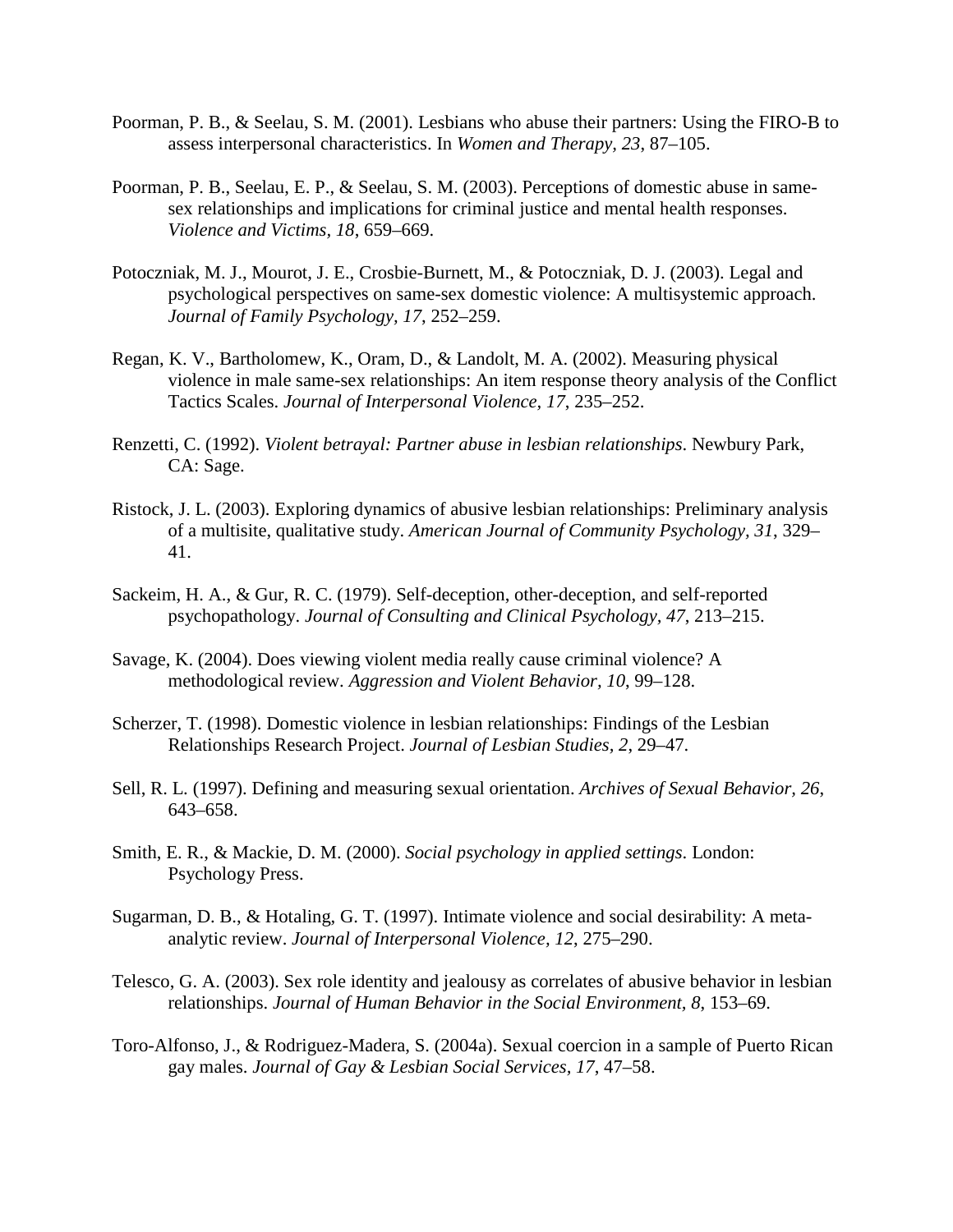- Toro-Alfonso, J., & Rodriguez-Madera, S. (2004b). Domestic violence in Puerto Rican gay male couples: Perceived prevalence, intergenerational violence, addictive behaviors, and conflict resolution skills. *Journal of Interpersonal Violence, 19*, 639–654.
- Waldner-Haugrud, L, K., Gratch, L. V., & Magruder, B. (1997). Victimization and perpetration rates of violence in gay and lesbian relationships: Gender issues explored. *Violence and Victims, 12*, 173–184.

| <b>Study</b><br>number<br>in Table 2 | <b>Reference</b>                              | <b>Population studied</b>                                                  | Variables measured <sup>a</sup>                                                                                                                                                                      |  |  |  |  |  |  |
|--------------------------------------|-----------------------------------------------|----------------------------------------------------------------------------|------------------------------------------------------------------------------------------------------------------------------------------------------------------------------------------------------|--|--|--|--|--|--|
| 1                                    | Balsam,<br>Rothblum, &<br>Beauchine<br>(2005) | Lesbian, gay, and<br>heterosexual siblings                                 | Lifetime victimization: childhood<br>bisexual adults, and their psychological, sexual, and physical<br>abuse; adulthood domestic physical and<br>psychological violence; adulthood sexual<br>assault |  |  |  |  |  |  |
| $\overline{2}$                       | Burke, Jordan,<br>& Owen (2002)               | Gay and lesbian adults<br>in the United States and<br>Venezuela            | Frequency of domestic violence<br>victimization; attitudes toward domestic<br>violence; perceptions of biases and<br>confidence in criminal justice system                                           |  |  |  |  |  |  |
| 3                                    | Craft &<br>Serovich $(2005)$ HIV positive     | Adult gay males who are                                                    | Emotional, physical, and sexual intimate<br>partner violence; family of origin<br>violence                                                                                                           |  |  |  |  |  |  |
| $\overline{4}$                       | Fortunata &<br>Kohn (2003)                    | Lesbians in current<br>relationships                                       | Intimate partner violence perpetration;<br>childhood physical and sexual abuse;<br>alcohol and drug use problems;<br>psychopathology                                                                 |  |  |  |  |  |  |
| 5                                    | Greenwood et<br>al. (2002)                    | Adult men who have sex<br>with men                                         | Battering victimization (psychological,<br>physical, and sexual)                                                                                                                                     |  |  |  |  |  |  |
| 6                                    | Heintz &<br>Melendez<br>(2006)                | Lesbian, gay, bisexual,<br>and transgender victims<br>of domestic violence | Sexual violence victimization; Safer sex<br>practices                                                                                                                                                |  |  |  |  |  |  |
| 7                                    | McClennen,<br>Summers, &<br>Daley (2002)      | Lesbian adults                                                             | Partner abuse victimization; self-esteem;<br>depression                                                                                                                                              |  |  |  |  |  |  |
| 8                                    | McClennen,<br>Summers, &<br>Vaughan (2002)    | Gay male victims of<br>domestic violence                                   | Forms and dynamics of abuse; help-<br>seeking behaviors; correlates of abuse<br>(dependence, jealousy, power imbalance,<br>substance abuse, and intergenerational<br>transmission of violence)       |  |  |  |  |  |  |

**Table 1** Reference, Population Studied, and Variables Assessed of Reviewed Studies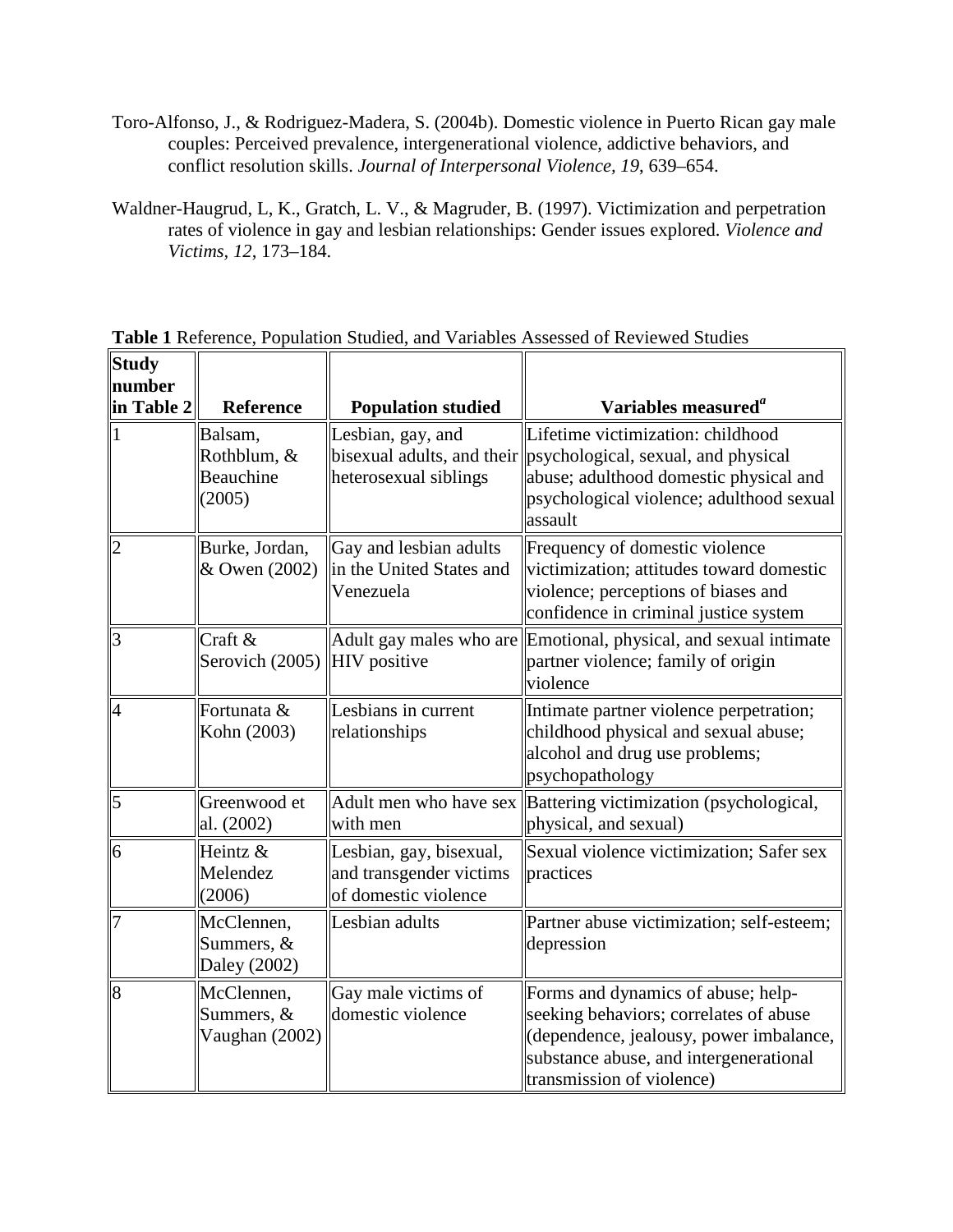| Study<br>  number<br>in Table 2 | <b>Reference</b>                               | <b>Population studied</b>                                                                                                            | Variables measured <sup>a</sup>                                                                                                                                                                                                  |  |  |  |  |  |  |  |
|---------------------------------|------------------------------------------------|--------------------------------------------------------------------------------------------------------------------------------------|----------------------------------------------------------------------------------------------------------------------------------------------------------------------------------------------------------------------------------|--|--|--|--|--|--|--|
| 9                               | (2000)                                         | Merrill & Wolfe Gay adult males who<br>had experienced partner<br>abuse                                                              | Types of partner abuse experienced; help-<br>seeking behaviors; reasons for remaining<br>in violent relationships                                                                                                                |  |  |  |  |  |  |  |
| 10                              | Miller et al.<br>(2001)                        | Lesbian adults                                                                                                                       | Conflict resolution tactics (physical<br>aggression and violence); fusion;<br>independence; control; self-esteem                                                                                                                 |  |  |  |  |  |  |  |
| 11                              | Owen & Burke<br>(2004)                         | Men and women<br>involved in current or<br>past same-sex intimate<br>relationships                                                   | Lifetime domestic violence victimization                                                                                                                                                                                         |  |  |  |  |  |  |  |
| 12                              | Poorman &<br>Seelau (2001)                     | Lesbian perpetrators of<br>partner abuse                                                                                             | Expressed and wanted inclusion,<br>affection, and control                                                                                                                                                                        |  |  |  |  |  |  |  |
| 13                              | Regan et al.<br>(2002)                         | Gay and bisexual adult<br>males                                                                                                      | Physical violence perpetration and<br>victimization; physical injury;                                                                                                                                                            |  |  |  |  |  |  |  |
| 14                              | Scherzer (1998)                                | Lesbian adults                                                                                                                       | Participants' and their partners'<br>relationship behaviors; experiences of<br>partner abuse within relationships;<br>perceptions of fights in their<br>relationships; help-seeking behaviors;<br>attitudes toward partner abuse |  |  |  |  |  |  |  |
| 15                              | Telesco (2003)                                 | Lesbian adults involved<br>in current same-sex<br>relationship                                                                       | Sex role identity; relationship dynamics:<br>dependency, jealousy, and power<br>imbalance; physical and psychological<br>abuse perpetration                                                                                      |  |  |  |  |  |  |  |
| 16                              | Rodriguez-<br>Madera<br>$(2004b)$ <sup>b</sup> | Toro-Alfonso & Adult gay or bisexual<br>males in Puerto Rico<br>with a history of at least<br>one committed same-sex<br>relationship | Intergenerational abuse; participants' and<br>their partners' domestic violence<br>behaviors; conflict resolution skills<br>(assertiveness and aggression)                                                                       |  |  |  |  |  |  |  |
| 17                              | Waldner-<br>Haugrud et al.<br>(1997)           | Gay and lesbian adults                                                                                                               | Intimate partner violence victimization<br>and perpetration                                                                                                                                                                      |  |  |  |  |  |  |  |

<sup>a</sup>All studies also include collection of demographic data from participants.<br><sup>b</sup>This study is based on the same study (and therefore uses the same methodology) described in Toro-Alfonso and Rodriguez (2004a). Therefore, we included only one of these studies in this review.